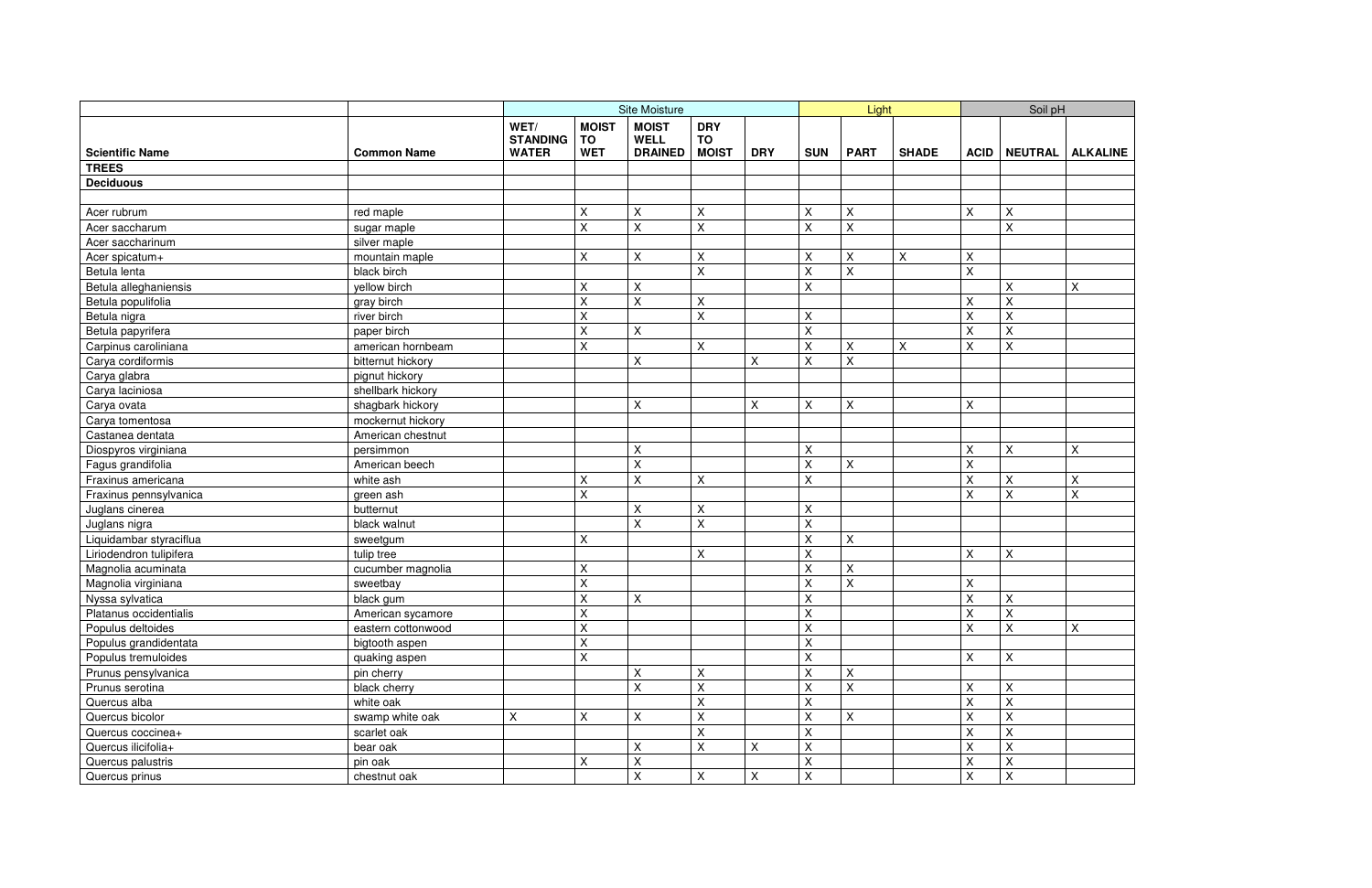| Quercus rubra                  | red oak              |   |                       | $\mathsf X$             |                           |             | $\boldsymbol{\mathsf{X}}$ |                           |   | X                       | X                         |                           |
|--------------------------------|----------------------|---|-----------------------|-------------------------|---------------------------|-------------|---------------------------|---------------------------|---|-------------------------|---------------------------|---------------------------|
| Quercus velutina               | black oak            |   |                       | $\overline{\mathsf{x}}$ | X                         |             | $\pmb{\times}$            |                           |   | $\overline{\mathsf{X}}$ | $\overline{X}$            |                           |
| Salix nigra                    | black willow         |   | X.                    |                         |                           |             |                           |                           |   |                         | X                         | $\pmb{\mathsf{X}}$        |
| Sassafras albidum+             | sassafras            |   |                       |                         | X                         |             | X                         |                           |   | $\mathsf X$             | $\pmb{\times}$            |                           |
| Tilia americana                | basswood             |   |                       | X                       | X                         |             | $\pmb{\times}$            | $\pmb{\times}$            |   |                         | $\pmb{\times}$            |                           |
| Ulmus americana                | American elm         |   | Χ                     | $\sf X$                 | X                         |             |                           |                           |   | $\mathsf X$             | $\mathsf X$               | X                         |
| Ulmus rubra                    | slippery elm         |   |                       | $\mathsf{X}$            |                           |             |                           |                           |   |                         |                           |                           |
|                                |                      |   |                       |                         |                           |             |                           |                           |   |                         |                           |                           |
| Evergreen                      |                      |   |                       |                         |                           |             |                           |                           |   |                         |                           |                           |
| Chamaecyparis thyoides         | Atlantic white cedar |   |                       |                         |                           |             |                           |                           |   |                         |                           |                           |
| Juniperus virginiana           | eastern red cedar    |   |                       |                         | X                         |             | X                         |                           |   | Χ                       | $\pmb{\times}$            | $\sf X$                   |
| Picea glauca                   | white spruce         |   |                       |                         |                           |             |                           |                           |   |                         |                           |                           |
| Picea mariana                  | black spruce         |   |                       |                         |                           |             |                           |                           |   |                         |                           |                           |
| Picea rubens                   | red spruce           |   |                       |                         |                           |             |                           |                           |   |                         |                           |                           |
| Pinus resinosa                 | red pine             |   |                       |                         |                           |             | $\boldsymbol{\mathsf{X}}$ |                           |   | X                       |                           |                           |
| Pinus rigida                   | pitch pine           |   |                       |                         |                           | X           | $\mathsf X$               |                           |   | $\mathsf{X}$            |                           |                           |
| Pinus strobus                  | eastern white pine   |   |                       | $\sf X$                 |                           | $\mathsf X$ | $\pmb{\times}$            | $\sf X$                   |   | $\mathsf{X}$            | $\pmb{\times}$            |                           |
| Pinus virginiana               | Virginia pine        |   |                       |                         |                           | $\sf X$     | $\pmb{\times}$            |                           |   |                         |                           |                           |
| Thuja occidentalis             | northern white cedar |   | Χ                     | X                       | X                         |             | $\pmb{\times}$            | X                         |   | $\mathsf X$             | $\mathsf{X}$              | X                         |
| Tsuga canadensis               | eastern hemlock      |   | X                     | $\sf X$                 | $\mathsf{X}$              |             | $\boldsymbol{\mathsf{X}}$ | $\sf X$                   | X |                         |                           |                           |
|                                |                      |   |                       |                         |                           |             |                           |                           |   |                         |                           |                           |
| <b>SMALL TREES (up to 25')</b> |                      |   |                       |                         |                           |             |                           |                           |   |                         |                           |                           |
| Acer pensylvanicum*            | striped maple        |   |                       |                         |                           |             |                           | $\pmb{\times}$            |   | $\mathsf X$             |                           |                           |
| Amelanchier arborea            | serviceberry         |   | Χ                     | $\sf X$                 | Χ                         |             | $\boldsymbol{\mathsf{X}}$ | X                         |   | $\sf X$                 | $\mathsf{X}$              |                           |
| Amelanchier canadensis         | shad bush            |   | Χ                     | X                       | X                         |             | $\pmb{\times}$            |                           |   | X                       |                           |                           |
| Amelanchier laevis             | smooth serviceberry  |   | $\sf X$               | $\sf X$                 |                           |             | $\pmb{\times}$            |                           |   |                         |                           |                           |
| Aronia arbutifolia             | red chokeberry       | X | X                     | $\mathsf{X}$            | X                         |             | $\mathsf X$               | $\sf X$                   |   | $\mathsf X$             |                           |                           |
| Aronia melanocarpa             | purple chokeberry    |   | $\pmb{\times}$        | $\sf X$                 | $\mathsf X$               |             | $\boldsymbol{\mathsf{X}}$ | $\mathsf X$               |   | $\mathsf{X}$            |                           |                           |
| Asimina triloba                | pawpaw               |   |                       |                         |                           |             |                           |                           |   |                         |                           |                           |
| Celtis occidentalis            | hackberry            |   |                       |                         |                           |             |                           |                           |   |                         |                           |                           |
| Cornus alternifolia            | pagoda dogwood       |   | Χ                     | $\sf X$                 | X                         |             | $\pmb{\times}$            | $\sf X$                   |   | $\sf X$                 | $\pmb{\times}$            |                           |
| Cornus florida                 | flowering dogwood    |   |                       |                         | X                         |             | $\pmb{\times}$            | X                         |   | $\mathsf{X}$            | X                         |                           |
| Hamamelis virginiana           | witchhazel           |   | $\mathsf X$           | X                       | $\sf X$                   |             | $\boldsymbol{\mathsf{X}}$ | X                         |   | $\mathsf{X}$            | $\pmb{\times}$            |                           |
| Malus coronaria                | American crabapple   |   | <b>Y</b><br>$\lambda$ | $\mathsf X$             | $\mathsf{x}$<br>$\lambda$ |             | $\mathbf{x}$<br>$\lambda$ | $\mathsf{x}$<br>$\lambda$ |   | $\mathsf X$             | $\mathsf{x}$<br>$\lambda$ | $\mathbf{x}$<br>$\lambda$ |
| Morus rubra                    | red mulberry         |   |                       |                         |                           |             |                           |                           |   |                         |                           |                           |
| Ostrya virginiana+             | hophornbeam          |   |                       |                         | X                         |             | $\pmb{\times}$            | X                         |   | $\mathsf X$             | X                         | X                         |
| Prunus americana               | wild plum            |   |                       |                         | $\overline{\mathsf{X}}$   | Χ           | $\mathsf{X}$              | $\mathsf X$               |   |                         |                           |                           |
| Salix sericea                  | silky willow         |   |                       |                         |                           |             |                           |                           |   |                         |                           |                           |
|                                |                      |   |                       |                         |                           |             |                           |                           |   |                         |                           |                           |
| <b>SHRUBS</b>                  |                      |   |                       |                         |                           |             |                           |                           |   |                         |                           |                           |
| Alnus incana (A. rugosa)       | speckled alder       |   | X                     |                         |                           |             | $\pmb{\times}$            | X                         |   |                         |                           |                           |
| Alnus serrulata                | smooth alder         | X |                       |                         |                           |             | $\boldsymbol{\mathsf{X}}$ | $\times$                  |   |                         |                           |                           |
| Amelanchier stolonifera        | running serviceberry |   |                       |                         |                           |             |                           |                           |   |                         |                           |                           |
| Baccharis halmifolia           | groundsel            |   |                       |                         |                           |             |                           |                           |   |                         |                           |                           |
| Carpinus caroliniana           | musclewood           |   |                       |                         |                           |             |                           |                           |   |                         |                           |                           |
| Cephalanthus occidentalis      | buttonbush           | X | X                     |                         |                           |             | $\mathsf{X}$              | X                         |   | $\mathsf X$             | $\mathsf{x}$              | $\sf X$                   |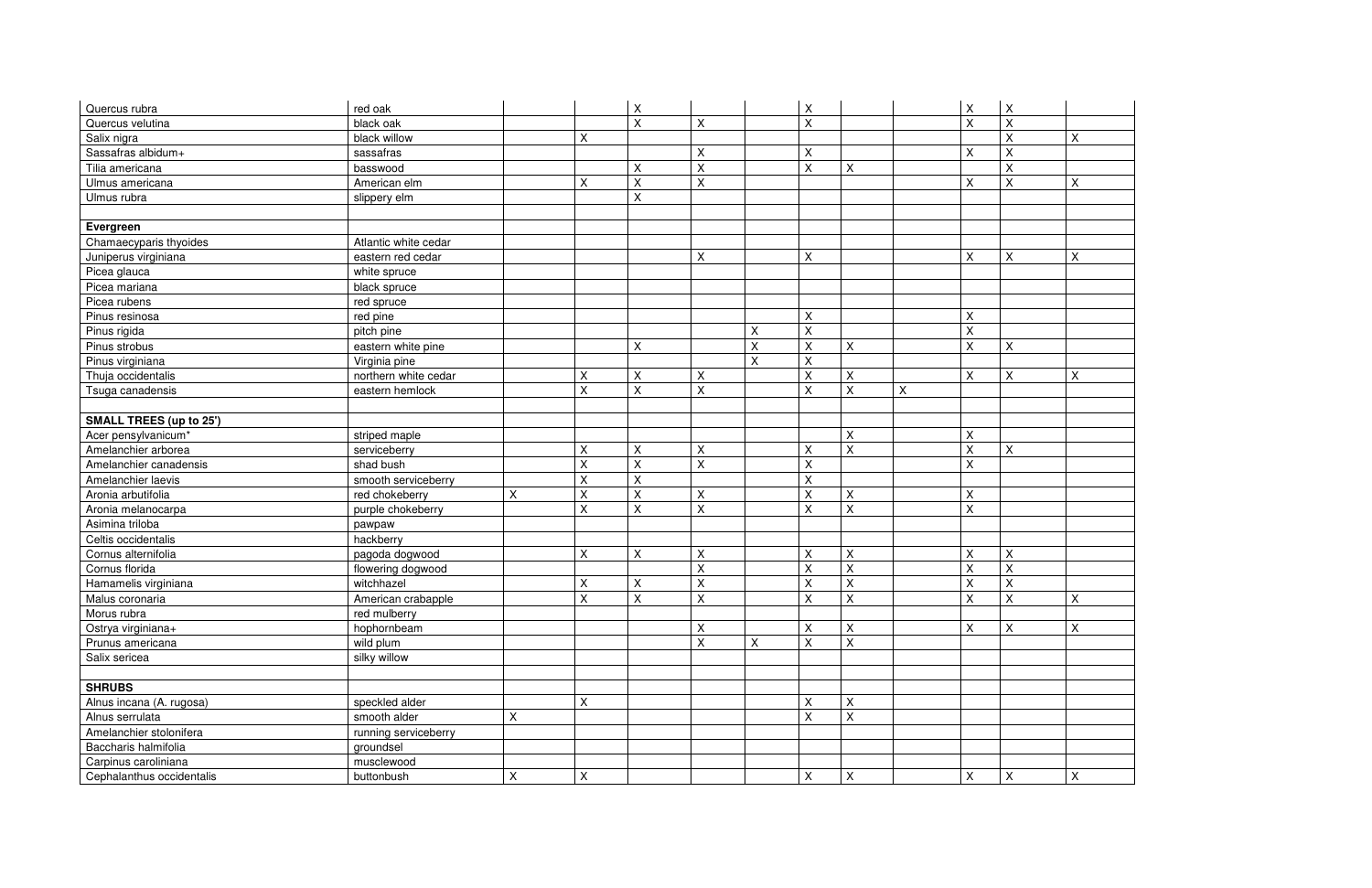| Chamaedaphne calyculata      | leatherleaf               |   |                |                           |                         |                |                           |                           |                |                         |                |              |
|------------------------------|---------------------------|---|----------------|---------------------------|-------------------------|----------------|---------------------------|---------------------------|----------------|-------------------------|----------------|--------------|
| Clethra alnifolia            | sweet pepperbush          |   | $\mathsf X$    |                           |                         |                | $\boldsymbol{\mathsf{X}}$ | $\sf X$                   |                | $\mathsf X$             |                |              |
| Comptonia peregrina+         | sweetfern                 |   |                |                           |                         | X              | $\mathsf X$               | $\boldsymbol{\mathsf{X}}$ |                |                         |                |              |
| Cornus ammomum               | silky dogwood             | X | Χ              |                           |                         |                | $\pmb{\times}$            | X                         |                | $\sf X$                 | X              | $\mathsf X$  |
| Cornus canadensis            | bunchberry                |   |                |                           |                         |                |                           |                           |                |                         |                |              |
| Cornus racemosa              | gray dogwood              |   | X.             | Χ                         | X                       |                | X                         | X                         | X              | Χ                       | X              |              |
| Cornus sericea               | red osier dogwood         |   | X              |                           |                         |                | $\pmb{\times}$            | $\sf X$                   |                | $\overline{\mathsf{X}}$ | $\pmb{\times}$ | $\mathsf{X}$ |
| Corylus americana            | American hazelnut         |   |                | X                         | X                       | $\pmb{\times}$ |                           |                           |                |                         |                |              |
| Crataegus crusgalli          | cockspur hawthorn         |   |                |                           |                         |                |                           |                           |                |                         |                |              |
| Diervilla lonicera           | northern bush honeysuckle |   |                |                           | Χ                       |                |                           |                           |                | $\mathsf X$             |                |              |
| Dirca palustris              | eastern leatherwood       |   | X.             |                           |                         |                | $\boldsymbol{\mathsf{X}}$ |                           |                |                         |                |              |
| Euonymus americanus          | strawberry bush           |   |                |                           |                         |                |                           | X                         | $\mathsf{X}$   |                         |                |              |
| Gaylussacia baccata          | black huckleberry         | X | Χ              |                           |                         |                | X                         |                           |                | $\sf X$                 |                |              |
| Gaylussacia frondosa         | huckleberry               |   |                |                           |                         |                |                           |                           |                |                         |                |              |
| Hibiscus moscheutos          | swamp rose mallow         |   | Χ              |                           |                         |                |                           |                           |                |                         |                |              |
| Hydrangea arborescens        | wild hydrangea            |   |                |                           | Χ                       |                |                           | $\sf X$                   |                | $\sf X$                 | $\pmb{\times}$ |              |
| llex glabra                  | inkberry                  |   | $\mathsf X$    |                           |                         |                | $\boldsymbol{\mathsf{X}}$ | $\sf X$                   |                | $\sf X$                 |                |              |
| llex opaca                   | American holly            |   | X              | $\pmb{\mathsf{X}}$        |                         |                | $\mathsf X$               | $\sf X$                   |                | $\sf X$                 |                |              |
| llex verticillata            | winterberry holly         | X | Χ              |                           |                         |                | $\pmb{\times}$            | $\sf X$                   |                | $\mathsf{X}$            | $\mathsf{X}$   | $\sf X$      |
| Kalmia angustifolia          | sheep laurel              | X | X              |                           |                         |                | $\pmb{\times}$            | X                         |                | $\sf X$                 |                |              |
| Kalmia latifolia             | mountain laurel           |   | X              | $\sf X$                   | Χ                       |                | $\boldsymbol{\mathsf{X}}$ | X                         |                | $\mathsf{X}$            |                |              |
| Leucothoe racemosa           | sweetbells                |   | X              |                           |                         |                |                           | X                         |                | X                       |                |              |
| Lindera benzoin              | spice bush                |   | X              | $\pmb{\times}$            |                         |                | $\boldsymbol{\mathsf{X}}$ | $\sf X$                   |                | $\mathsf{X}$            | $\pmb{\times}$ |              |
| Myrica gale                  | sweetgale                 |   | Χ              |                           |                         |                |                           |                           |                |                         |                |              |
| Myrica pensylvanica          | northern bayberry         |   | Χ              | $\pmb{\mathsf{X}}$        | X                       | X              | X                         | X                         |                | Χ                       | $\mathsf{X}$   |              |
| Nemopanthus mucronata        | mountain holly            |   |                |                           |                         |                |                           |                           |                |                         |                |              |
| Physocarpus opulifolius      | ninebark                  |   |                |                           |                         |                |                           |                           |                |                         |                |              |
| Potentilla fruticosa         | shrubby cinquefoil        |   | Χ              |                           | X                       |                | $\pmb{\times}$            |                           |                |                         |                |              |
| Prunus maritima              | beach plum                |   |                |                           |                         |                |                           |                           |                |                         |                |              |
| Prunus pumila                | sand cherry               |   |                |                           |                         |                |                           |                           |                |                         |                |              |
| Prunus virginiana            | choke cherry              |   | Χ              | $\sf X$                   | X                       |                | $\boldsymbol{\mathsf{X}}$ |                           |                | $\sf X$                 | $\pmb{\times}$ | X            |
| Ptelea trifoliata            | Wafer-ash                 |   |                |                           |                         |                |                           |                           |                |                         |                |              |
| Rhododendron canadense       | white rhodora             | X | X              |                           |                         |                | X                         | X                         |                | $\pmb{\mathsf{X}}$      |                |              |
| Rhododendron periclymenoides | pinxterbloom azalea       |   | X              | $\boldsymbol{\mathsf{X}}$ | X                       |                | $\sf X$                   | $\mathsf{x}$              |                | $\mathsf{x}$            |                |              |
| Rhododendron maximum         | rosebay                   |   |                | $\mathsf X$               | X                       |                |                           | $\sf X$                   | $\pmb{\times}$ | $\sf X$                 |                |              |
| Rhododendron prinophyllum    | roseshell azalea          |   |                |                           | X                       |                |                           | X                         |                | $\sf X$                 |                |              |
| Rhododendron viscosum        | swamp azalea              | X | $\pmb{\times}$ |                           |                         |                | $\boldsymbol{\mathsf{X}}$ |                           |                | $\mathsf X$             |                |              |
| Rhus aromatica               | fragrant sumac            |   |                | X                         | X                       | X              | X                         | X                         | $\mathsf X$    | $\mathsf X$             |                |              |
| Rhus coppalina               | shining sumac             |   |                |                           |                         | X              | $\pmb{\times}$            | $\sf X$                   | $\mathsf X$    | $\mathsf{X}$            | $\mathsf{X}$   |              |
| Rhus glabra                  | smooth sumac              |   |                |                           | Χ                       |                | $\pmb{\times}$            | $\sf X$                   |                |                         |                |              |
| Rhus typhina                 | staghorn sumac            |   |                |                           | $\overline{\mathsf{X}}$ | $\pmb{\times}$ | $\pmb{\times}$            | $\mathsf{X}$              |                |                         | $\mathsf{X}$   |              |
| Ribes americanum             | wild black currant        |   | Χ              | $\sf X$                   | X                       |                | $\boldsymbol{\mathsf{X}}$ | $\pmb{\times}$            |                |                         |                |              |
| Rosa carolina                | pasture rose              |   |                |                           |                         | X              | $\pmb{\times}$            |                           |                | X                       | X              | $\mathsf X$  |
| Rosa palustris               | swamp rose                |   | X              |                           | Χ                       |                | $\pmb{\times}$            |                           |                |                         |                |              |
| Rosa virginiana              | Virginia rose             |   |                |                           | X                       | $\pmb{\times}$ | $\pmb{\times}$            | $\boldsymbol{\mathsf{X}}$ |                |                         |                |              |
| Rubus allegheniensis         | northern blackberry       |   |                |                           |                         | $\mathsf X$    |                           |                           |                | $\mathsf X$             | $\mathsf X$    |              |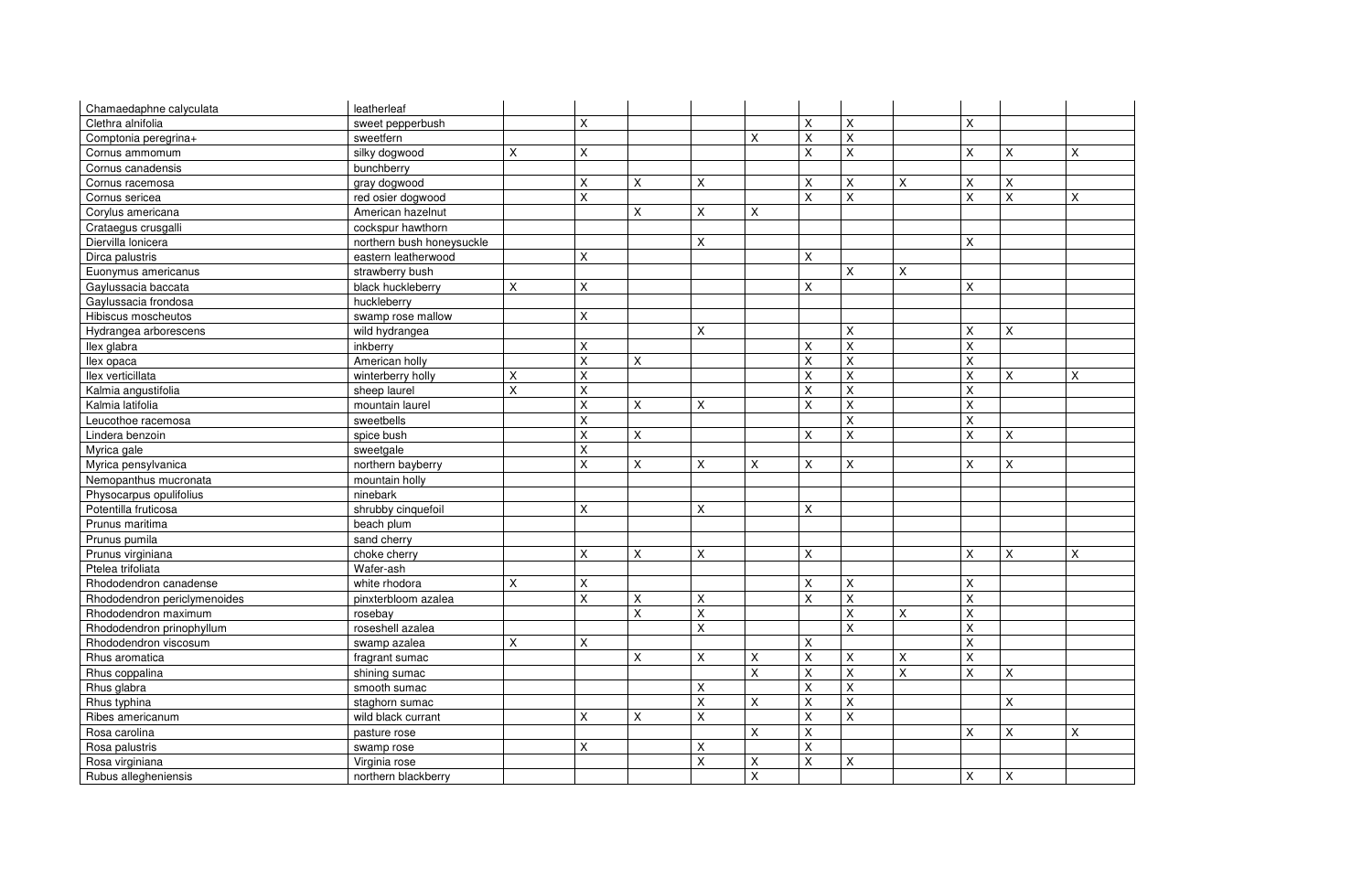| Rubus idaeus                       | red raspberry            |                |                | $\mathsf X$        |                |                           |             |             |   |             |                |
|------------------------------------|--------------------------|----------------|----------------|--------------------|----------------|---------------------------|-------------|-------------|---|-------------|----------------|
| Rubus occidentalis                 | black raspberry          |                |                | $\mathsf{X}% _{0}$ |                |                           |             |             |   |             |                |
| Rubus pubescens                    | dwarf raspberry          |                | $\pmb{\times}$ |                    |                |                           |             |             |   |             |                |
| Rubus setosus                      | bristly blackberry       |                | X              |                    |                |                           |             |             |   |             |                |
| Salix discolor                     | pussy willow             |                | $\mathsf X$    |                    |                |                           |             |             |   |             | $\mathsf{X}^-$ |
| Salix longifolia                   | sandbar willow           |                |                |                    |                |                           |             |             |   |             |                |
| Sambucus canadensis                | common elder             |                | X              | X                  | X              |                           |             |             |   | X           | $\mathsf{X}^-$ |
| Sambucus pubens                    | red elderberry           |                |                |                    |                |                           |             |             |   |             |                |
| Sibbaldiopsis tridentata           | three-toothed cinquefoil |                |                |                    |                |                           |             |             |   |             |                |
| Sorbus americana                   | American mountain ash    |                |                |                    | $\pmb{\times}$ |                           |             |             |   |             |                |
| Sorbus decora                      | showy mountain ash       |                |                |                    |                |                           |             |             |   |             |                |
| Spiraea alba var. alba             | meadowsweet              |                | Χ              |                    |                |                           | Χ           | $\mathsf X$ |   | $\mathsf X$ |                |
| Spirea alba var. latifolia         | hardhack                 |                | X              |                    |                |                           | X           | $\mathsf X$ |   |             | $\mathsf X$    |
| Staphylea trifolia                 | American bladdernut      |                |                | X                  | Χ              |                           |             |             | X |             |                |
| Symphoricarpos alba                | white snowberry          |                |                |                    | $\sf X$        |                           | $\mathsf X$ | X           |   |             |                |
| Taxus canadensis                   | Canadian yew             |                |                | X                  | X              |                           | X           | $\mathsf X$ | X | X           |                |
| Toxicodendron vernix               | poison sumac             | Χ              |                |                    |                |                           |             |             |   |             |                |
| Vaccinium angustifolium            | lowbush blueberry        |                |                |                    | X              | $\boldsymbol{\mathsf{X}}$ | X           | $\mathsf X$ |   | X           |                |
| Vaccinium corymbosum               | highbush blueberry       |                | X              | X                  | X              |                           | Χ           | $\mathsf X$ |   | $\mathsf X$ |                |
| Viburnum acerifolium               | maple-leaved viburnum    |                |                |                    | X              | $\boldsymbol{\mathsf{X}}$ | Χ           | $\mathsf X$ | X | X           | $\mathsf{X}^-$ |
| Viburnum alnifolium                | hobblebush               |                |                |                    |                |                           |             |             |   |             |                |
| Viburnum cassinoides               | witherod                 |                |                |                    |                |                           |             |             |   |             |                |
| Viburnum dentatum                  | arrowwood                |                | Χ              | $\mathsf X$        | Χ              | $\boldsymbol{\mathsf{X}}$ | Χ           | $\mathsf X$ |   | X           |                |
| Viburnum lentago                   | nannyberry               |                |                | $\mathsf{X}% _{0}$ | $\sf X$        |                           | X           | $\mathsf X$ | Χ |             |                |
| Viburnum nudum                     | possum haw               | $\pmb{\times}$ |                |                    |                |                           |             |             |   |             |                |
| Viburnum prunifolium               | black haw                |                |                |                    | Χ              |                           |             |             |   |             | X              |
| Viburnum trilobum                  | American cranberrybush   |                |                | $\mathsf{X}$       | $\sf X$        |                           | X           | $\mathsf X$ |   |             |                |
|                                    |                          |                |                |                    |                |                           |             |             |   |             |                |
|                                    |                          |                |                |                    |                |                           |             |             |   |             |                |
|                                    |                          |                |                |                    |                |                           |             |             |   |             |                |
|                                    |                          |                |                |                    |                |                           |             |             |   |             |                |
|                                    |                          |                |                |                    |                |                           |             |             |   |             |                |
| <b>WOODY/SHRUBBY GROUND COVERS</b> |                          |                |                |                    |                |                           |             |             |   |             |                |
| Arctostaphylos uva-ursi            | bearberry                |                |                | X                  | X              | $\boldsymbol{\mathsf{X}}$ | Χ           | X           |   | $\sf X$     |                |
| Chimaphila maculata                | spotted wintergreen      |                |                |                    |                | $\pmb{\times}$            |             |             | X |             |                |
| Gaultheria procumbens              | wintergreen              |                |                | X                  |                |                           |             | X           | X | X           |                |
| Juniperus communis                 | common juniper           |                |                |                    |                |                           |             |             |   |             |                |
| Juniperus horizontalis             | creeping juniper         |                |                |                    |                |                           |             |             |   |             |                |
| Mitchella repens                   | partridge berry          |                |                |                    | X              |                           |             |             | X |             |                |
| Pachysandra procumbens             | Allegheny spurge         |                |                |                    |                |                           |             |             |   |             |                |
| Epigaea repens+                    | trailing arbutus         |                |                |                    | X              |                           |             |             | X | X           |                |
|                                    |                          |                |                |                    |                |                           |             |             |   |             |                |
| <b>WILDFLOWERS/GROUND COVERS</b>   |                          |                |                |                    |                |                           |             |             |   |             |                |
| Acorus calamus                     | sweet flag               | $\mathsf X$    |                |                    |                |                           |             |             |   |             |                |
| Actaea pachypoda                   | doll's eyes              |                |                |                    |                |                           |             |             | X |             |                |
| Actaea rubra                       | red baneberry            |                |                |                    |                |                           |             | X           |   |             |                |

| $\vert x \vert \vert x$ |                |
|-------------------------|----------------|
|                         | $\overline{X}$ |
|                         |                |
|                         |                |
|                         |                |
|                         |                |
|                         |                |
|                         |                |
| $\overline{X}$          |                |
|                         |                |
|                         |                |
|                         |                |
|                         |                |
|                         |                |
|                         |                |
| $\overline{X}$          |                |
|                         |                |
|                         |                |
|                         |                |
|                         |                |
|                         |                |
| $\overline{X}$          |                |
|                         |                |
|                         |                |
|                         |                |
|                         |                |
|                         |                |
|                         |                |
|                         |                |
|                         |                |
|                         |                |
|                         |                |
|                         |                |
|                         |                |
|                         |                |
|                         |                |
|                         |                |
|                         |                |
|                         |                |
|                         |                |
|                         |                |
|                         |                |
|                         |                |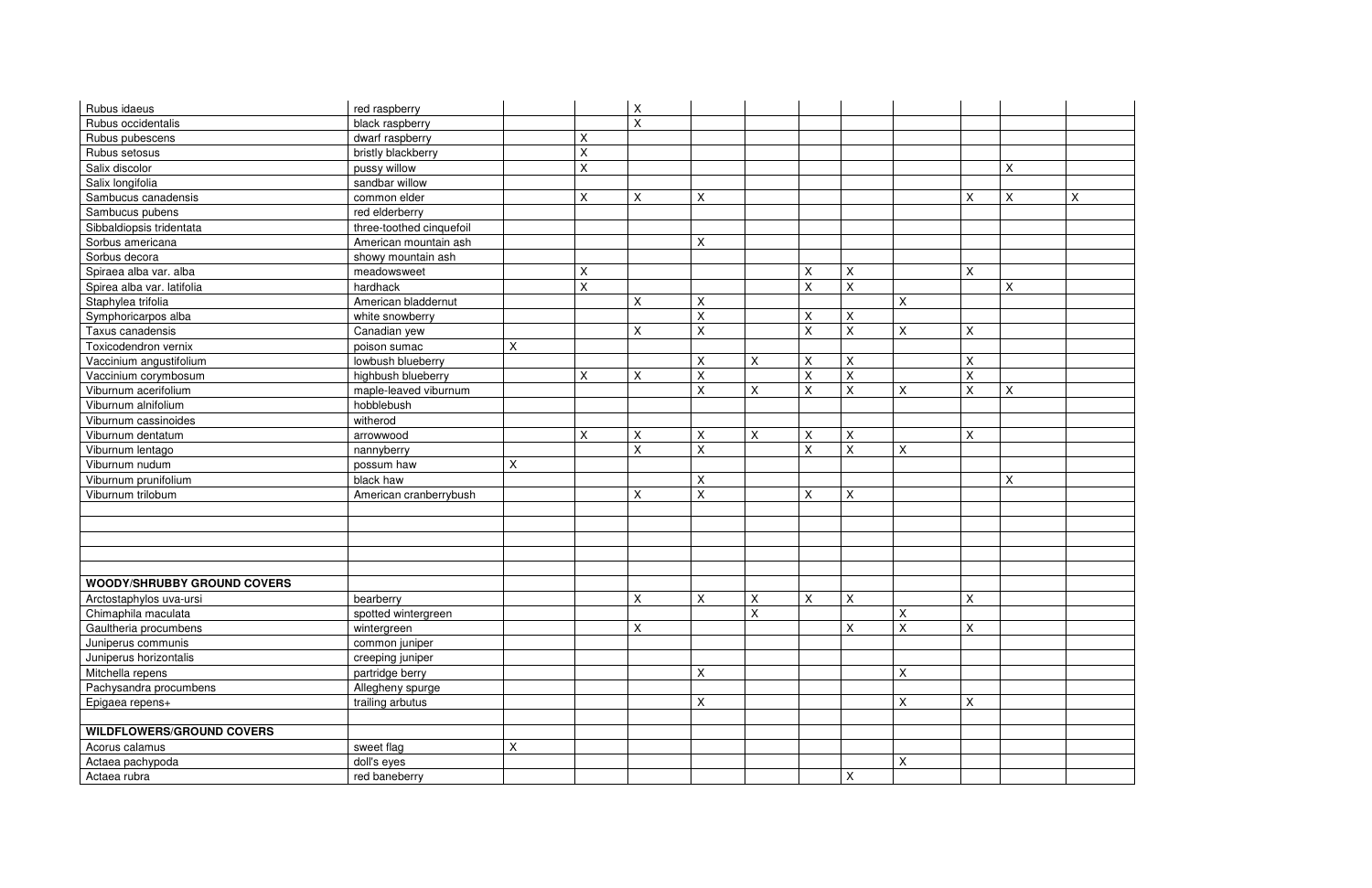| Agastache nepetoides                | yellow giant hyssop     |                           |                |                    |                    |                           |                         | Χ                       | X              |   |
|-------------------------------------|-------------------------|---------------------------|----------------|--------------------|--------------------|---------------------------|-------------------------|-------------------------|----------------|---|
| Agastache scrophulariaefolia        | purple giant hyssop     |                           | $\pmb{\times}$ | Χ                  | $\pmb{\mathsf{X}}$ |                           |                         | $\sf X$                 | $\sf X$        |   |
| Allium canadense                    | wild garlic             |                           |                | $\mathsf{X}$       | $\sf X$            |                           | X                       |                         |                |   |
| Allium cernuum                      | nodding wild onion      |                           |                | X                  | $\sf X$            |                           | $\overline{\mathsf{X}}$ | $\pmb{\mathsf{X}}$      |                |   |
| Allium tricoccum                    | wild leek               |                           | X              | $\pmb{\mathsf{X}}$ | $\sf X$            |                           |                         | $\mathsf{X}$            |                |   |
| Alisma triviale                     | water plantain          | X                         |                |                    |                    |                           |                         |                         |                |   |
| Anaphalis margaritacea              | pearly everlasting      |                           |                |                    |                    | $\times$                  | X                       |                         |                |   |
| Anemone canadensis                  | Canada anemone          |                           |                |                    |                    |                           |                         |                         |                |   |
| Anemone virginiana                  | thimbleweed             |                           |                |                    |                    | $\boldsymbol{\mathsf{X}}$ |                         | X                       |                |   |
| Angelica atropurpurea               | great angelica          | X                         | X              | $\pmb{\times}$     |                    |                           |                         |                         |                |   |
| Antennaria plataginifolia           | pussytoes               |                           |                | X                  | X                  | $\times$                  | X                       |                         |                |   |
| Aplectrum hyemale                   | puttyroot               |                           |                | X                  | $\pmb{\mathsf{X}}$ |                           |                         | X                       | $\sf X$        |   |
| Aquilegia canadensis                | wild columbine          |                           |                | X                  | $\sf X$            | $\sf X$                   |                         | $\sf X$                 |                |   |
| Aralia nudicaulis                   | wild sarsaparilla       |                           |                |                    | $\sf X$            | $\sf X$                   |                         | $\sf X$                 |                |   |
| Aralia racemosa                     | spikenard               |                           |                |                    | $\pmb{\mathsf{X}}$ |                           |                         |                         | X              |   |
| Arisaema draconitum                 | green dragon            |                           | X              | X                  | $\sf X$            |                           |                         | $\pmb{\mathsf{X}}$      |                |   |
| Arisaema triphyllum                 | jack in the pulpit      | $\boldsymbol{\mathsf{X}}$ | X              |                    |                    |                           |                         | $\overline{\mathsf{X}}$ | $\sf X$        |   |
| Asarum canadense                    | wild ginger             |                           |                | X                  | Χ                  |                           |                         | $\pmb{\times}$          |                |   |
| Asclepias incarnata                 | swamp milkwed           | X                         | $\chi$         |                    |                    |                           | Χ                       |                         |                |   |
| Asclepias purpurascens              | purple milkweed         |                           |                |                    |                    |                           |                         |                         |                |   |
| Asclepias syriaca>                  | common milkweed         |                           |                |                    |                    | X                         | Χ                       |                         |                |   |
| Asclepias tuberosa                  | butterflyweed           |                           |                |                    |                    | $\sf X$                   | X                       |                         |                | X |
| Asclepias verticillata              | whorled milkweed        |                           |                |                    |                    |                           |                         |                         |                |   |
| <b>Bidens laevis</b>                | bur marigold            | $\pmb{\times}$            | X              |                    |                    |                           | $\mathsf X$             |                         |                |   |
| Boehmeria cylindrica                | false nettle            |                           | X              |                    |                    |                           |                         |                         |                |   |
| Calla palustris                     | water arum              | $\pmb{\times}$            |                |                    |                    |                           | Χ                       |                         |                |   |
| Caltha palustris                    | marsh marigold          | $\pmb{\mathsf{X}}$        | Χ              |                    |                    |                           | X                       |                         |                |   |
| Campanula rotundifolia              | round-leaved bellflower |                           |                |                    | $\pmb{\mathsf{X}}$ |                           | $\sf X$                 |                         |                |   |
| Caulophyllum thalictroides          | blue cohosh             |                           |                |                    | $\pmb{\mathsf{X}}$ |                           |                         | X                       | X              |   |
| Ceanothus americanus                | New Jersey tea          |                           |                |                    | $\mathsf X$        | X                         |                         | $\pmb{\mathsf{X}}$      |                | X |
| Chamaecrista fasciculata            | partridge pea           |                           |                |                    |                    | $\sf X$                   | $\sf X$                 |                         |                |   |
| Chamerion angustifolium+ (Epilobium |                         |                           |                |                    |                    |                           |                         |                         |                |   |
| angustifolium)                      | fireweed                |                           |                |                    | X                  |                           | Χ                       |                         |                |   |
| Chelone glabra                      | white turtlehead        | $\boldsymbol{\mathsf{X}}$ | X              |                    |                    |                           | X                       |                         |                |   |
| Chrysosplenium americanum (X)       | golden saxifrage        | X                         |                |                    |                    |                           |                         | X                       | $\pmb{\times}$ |   |
| Cicuta bulbifera#                   | water hemlock           | $\pmb{\times}$            |                |                    |                    |                           |                         |                         |                |   |
| Cimifuga racemosa                   | black cohosh            |                           |                |                    | Χ                  |                           |                         | X                       | X              |   |
| Circaea lutetiana+                  | enchanters nightshade   |                           | Χ              | X                  | $\sf X$            |                           |                         | X                       | $\sf X$        |   |
| Claytonia caroliniana               | Carolina spring beauty  |                           |                |                    | $\pmb{\mathsf{X}}$ |                           | Χ                       | X                       |                |   |
| Claytonia virginica                 | spring beauty           |                           |                | Χ                  | $\sf X$            |                           | $\mathsf{X}$            | $\mathsf{X}$            |                |   |
| Clintonia borealis                  | bluebead lily           |                           |                | X                  | X                  |                           |                         | X                       | $\pmb{\times}$ | X |
| Coptis trifolia                     | goldthread              | X                         | X              |                    |                    |                           | X                       | $\pmb{\times}$          | $\pmb{\times}$ |   |
| Coreopsis lanceolata                | lance-leaf coreopsis    |                           |                |                    |                    | $\times$                  | X                       |                         |                |   |
| Coreopsis rosea                     | pink tickseed           |                           |                |                    |                    |                           |                         |                         |                |   |
| Corydalis sempervirens              | pink corydalis          |                           |                |                    |                    | $\boldsymbol{\mathsf{X}}$ | Χ                       |                         |                |   |
| Cyripedium acaule                   | pink lady's slipper     |                           |                |                    |                    |                           |                         |                         |                |   |

| $\overline{X}$ | $\overline{X}$ |
|----------------|----------------|
|                |                |
|                |                |
|                |                |
|                |                |
|                |                |
|                |                |
|                |                |
|                |                |
|                |                |
|                |                |
| $\overline{X}$ |                |
|                |                |
|                |                |
|                |                |
|                |                |
|                |                |
|                |                |
|                |                |
|                |                |
|                |                |
|                |                |
|                |                |
|                |                |
|                |                |
|                |                |
|                |                |
|                |                |
|                |                |
|                |                |
|                |                |
|                |                |
|                |                |
|                |                |
|                |                |
|                |                |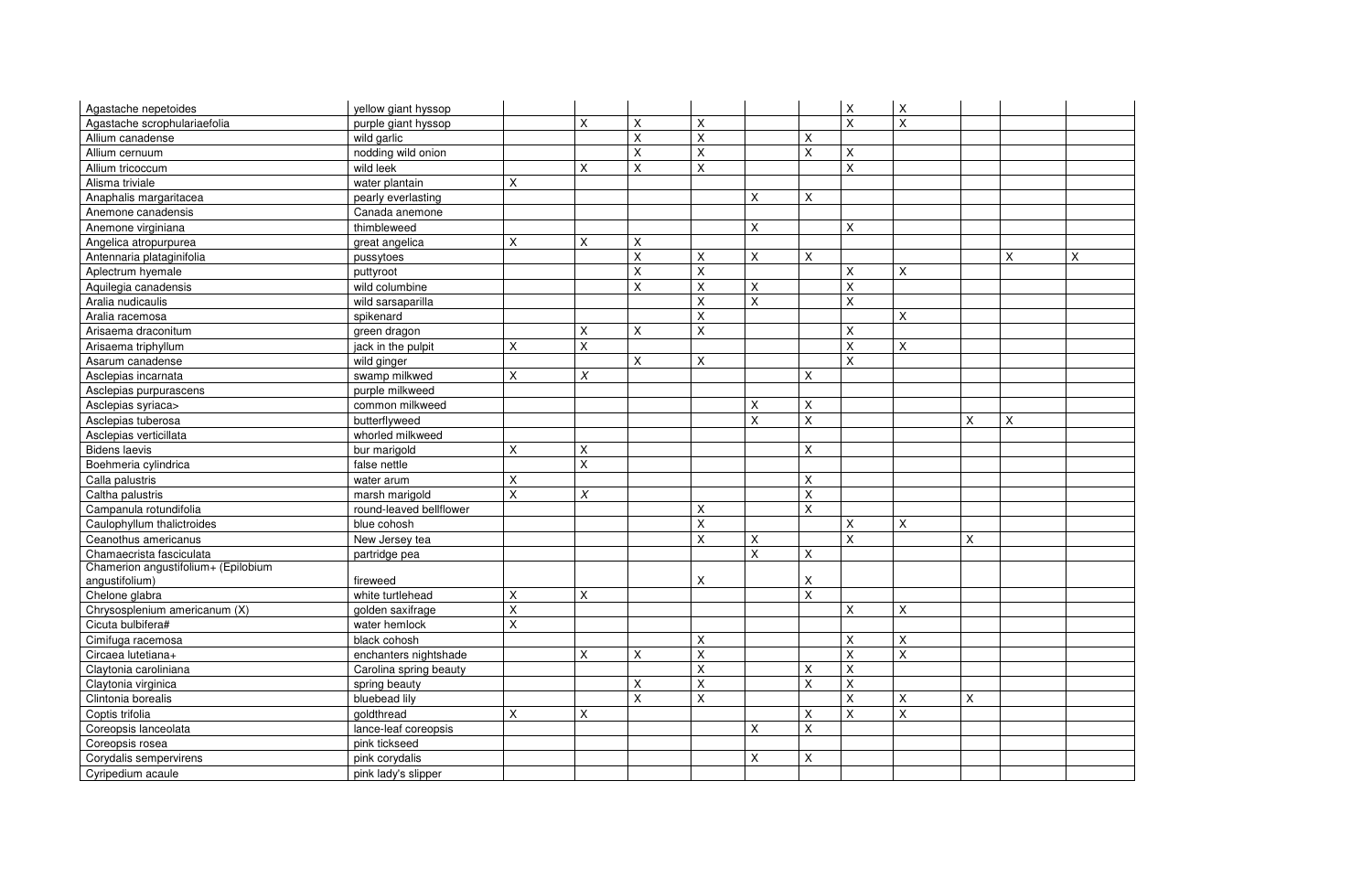| Cypripedium pubescens                     | greater yellow lady's slipper | X                         | X                |   |                    |             | $\mathsf X$        | X                         |   |              |
|-------------------------------------------|-------------------------------|---------------------------|------------------|---|--------------------|-------------|--------------------|---------------------------|---|--------------|
| Cypripedium reginae                       | showy lady's slipper          | X                         | X                |   |                    |             | X                  | $\sf X$                   | X |              |
| Dentaria diphylla                         | twin-leaf toothwort           |                           |                  | X | $\sf X$            |             |                    | $\overline{\mathsf{X}}$   | X |              |
| Desmodium canadense+                      | showy tick-trefoil            |                           |                  | X | $\mathsf{X}$       |             | $\mathsf X$        | $\sf X$                   |   |              |
| Dicentra canadensis                       | squirrel corn                 |                           |                  |   | $\sf X$            |             |                    | $\sf X$                   | Χ |              |
| Dicentra cucullaria                       | dutchman's breeches           |                           |                  | X | $\mathsf{X}$       |             |                    | $\sf X$                   | Χ |              |
| Dicentra eximia                           | wild bleeding heart           |                           |                  |   |                    |             |                    |                           |   |              |
| Doellingeria infirma (Aster infirmus)     | cornel-leaved aster           |                           |                  |   |                    | $\mathsf X$ | $\pmb{\mathsf{X}}$ |                           |   |              |
| Doellingeria umbellata (Aster umbellatus) | flat-topped aster             |                           | X                |   |                    |             | $\sf X$            | $\mathsf X$               | X |              |
| Drosera rotundifolia                      | sundew                        | X                         |                  |   |                    |             | $\mathsf X$        |                           |   |              |
| Elodea canadensis                         | Canada waterweed              |                           |                  |   |                    |             |                    |                           |   |              |
| Epilobium coloratum                       | eastern willow-herb           | $\pmb{\times}$            | X                |   |                    |             | $\mathsf X$        |                           |   |              |
| Epilobium leptophyllum                    | American marsh willow herb    | $\boldsymbol{\mathsf{X}}$ |                  |   |                    |             |                    |                           |   |              |
| Erythronium americanum                    | trout lily                    |                           |                  |   | X                  |             |                    | $\pmb{\times}$            | X |              |
| Eupatoriadelphus dubius                   | coastal joe-pye weed          |                           |                  |   |                    |             |                    |                           |   |              |
|                                           | hollow stemmed joe-pye        |                           |                  |   |                    |             |                    |                           |   |              |
| Eupatorium fistulosum                     | weed                          |                           | X                |   |                    |             | X                  | $\times$                  |   |              |
| Eupatorium hyssopifolium                  | hyssop-leaved thoroughwort    |                           |                  |   |                    |             |                    |                           |   |              |
| Eupatorium maculatum                      | spotted Joe Pye Weed          |                           | $\pmb{\times}$   |   |                    |             | $\pmb{\mathsf{X}}$ | $\times$                  |   | Χ            |
| Eupatorium perfoliatum                    | boneset                       |                           | X                | X | $\pmb{\mathsf{X}}$ |             | $\sf X$            | $\mathsf{X}$              |   |              |
| Eupatorium purpureum                      | purple node joe pye weed      |                           |                  |   | $\mathsf{X}$       |             | X                  | $\sf X$                   | X |              |
| Eupatorium rugosum                        | white snakeroot               |                           |                  | X | $\sf X$            |             |                    | $\sf X$                   | Χ |              |
| Eurybia divaricata (Aster divaricatus)    | white wood aster              |                           |                  | Χ | Χ                  | Χ           |                    |                           | Χ |              |
| Euthamia graminifolia                     | grass-leaved goldenrod        |                           | Χ                | Χ | $\mathsf{X}$       |             |                    |                           |   |              |
| Gentiana andrewsii                        | prairie bottle gentian        |                           | X                |   |                    |             | X                  |                           |   |              |
| Gentiana clausa                           | meadow bottle gentian         |                           | X                |   |                    |             | $\pmb{\mathsf{X}}$ | X                         | Χ |              |
| Geranium maculatum                        | wild geranium                 |                           |                  |   | $\pmb{\mathsf{X}}$ |             |                    | $\sf X$                   | Χ | X            |
| Geranium robertianum                      | herb robert                   |                           |                  |   | $\sf X$            | X           | $\mathsf X$        | X                         | Χ |              |
| Geum laciniatum                           | rough avens                   |                           | X                |   |                    |             |                    |                           |   |              |
| Geum virginianum                          | cream avens                   |                           |                  |   | $\sf X$            |             |                    |                           |   |              |
| Goodyera pubescens                        | downy rattlesnake orchid      |                           |                  |   |                    |             |                    |                           |   |              |
| Guem canadense                            | white avens                   |                           |                  |   | X                  |             |                    | X                         | X |              |
| Helenium autumnale                        | sneezeweed                    | X                         | Χ                |   |                    |             | $\mathsf X$        | $\sf X$                   |   |              |
| Helianthus angustifolius+                 | swamp sunflower               |                           | X                | Χ | $\mathsf{X}$       |             |                    |                           |   |              |
| Helianthus decapetalus                    | thinleaf woodland sunflower   |                           |                  | X | Χ                  |             | $\mathsf X$        | $\times$                  |   | X            |
| Helianthus divaricatus                    | woodland sunflower            |                           |                  |   |                    | X           |                    | $\overline{\mathsf{X}}$   | X | $\mathsf{X}$ |
| Helianthus giganteus                      | tall sunflower                |                           | X                |   |                    |             | X                  | $\times$                  |   |              |
| Helianthus tuberosus                      | Jerusalem artichoke           |                           | Χ                |   |                    |             | X                  | X                         |   |              |
| Heliopsis helianthoides                   | false or ox-eye sunflower     |                           |                  |   | $\mathsf X$        |             | X                  | $\sf X$                   | Χ |              |
| Hepatica nobilis var acuta                | sharp-lobed hepatica          |                           |                  |   |                    | X           |                    | $\times$                  | X |              |
| Hepatica nobilis var obtusa               | round-lobed hepatica          |                           |                  |   |                    | X           |                    | $\sf X$                   | X |              |
| Heuchera americana                        | common alumroot               |                           |                  |   |                    | X           |                    | $\boldsymbol{\mathsf{X}}$ | X |              |
| Hibiscus moscheutos                       | rose mallow                   | X                         |                  |   |                    |             | X                  |                           |   |              |
| Houstonia caerulea                        | bluets                        |                           |                  |   |                    |             |                    |                           |   |              |
| Hydrastis canadensis                      | goldenseal                    |                           |                  |   | Χ                  |             |                    | X                         | X |              |
| Hydrocotyle americana                     | marsh pennywort               | X                         | $\boldsymbol{X}$ |   |                    |             |                    |                           |   |              |

| $\overline{X}$ | $\overline{X}$ |
|----------------|----------------|
|                |                |
|                |                |
|                |                |
|                |                |
|                |                |
|                |                |
|                |                |
|                |                |
| $\overline{X}$ |                |
|                |                |
|                |                |
|                |                |
|                |                |
|                |                |
|                |                |
|                |                |
|                |                |
|                |                |
|                |                |
|                |                |
|                |                |
|                |                |
|                |                |
|                |                |
|                |                |
|                |                |
|                |                |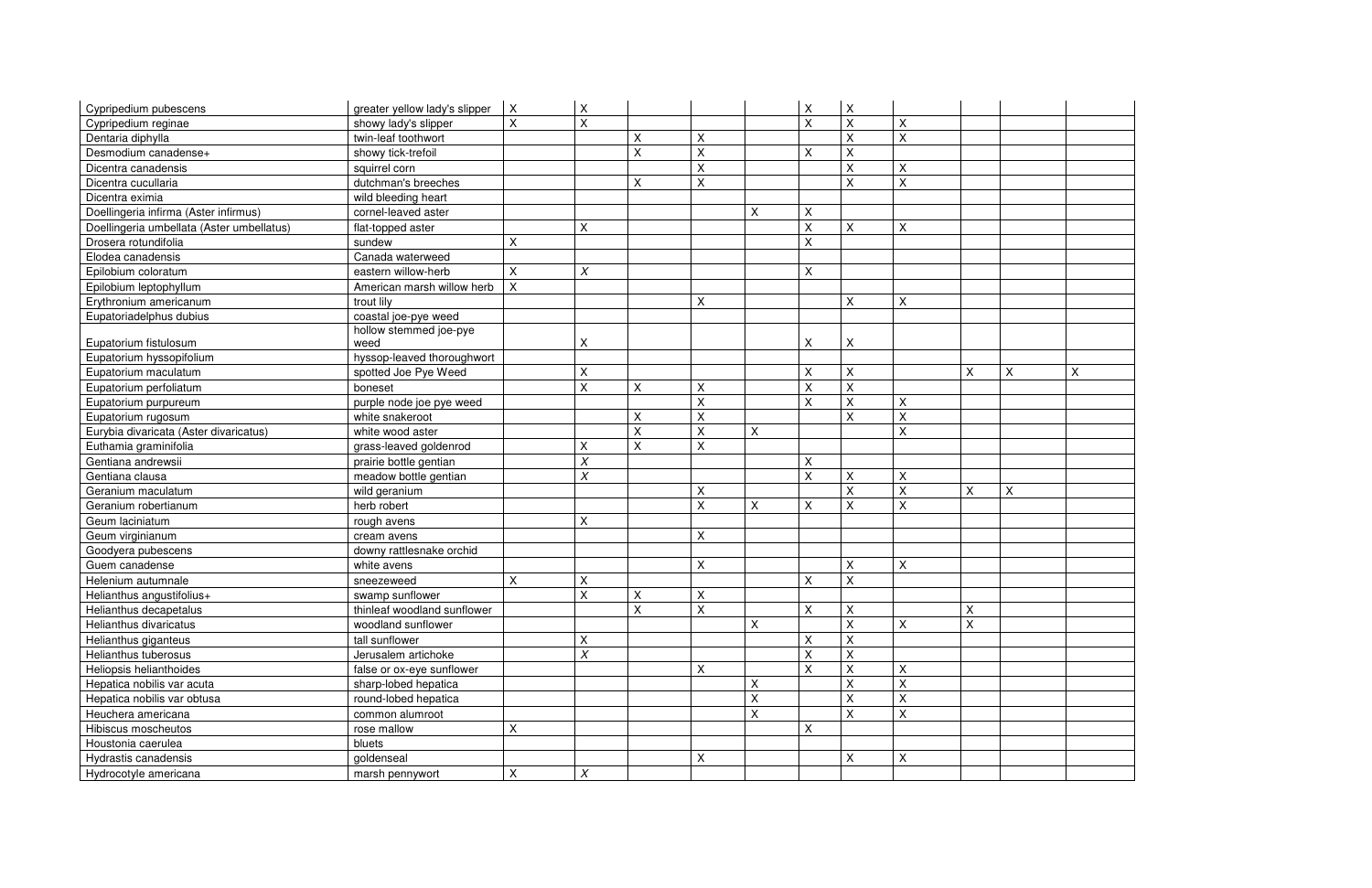| Hydrophyllum virginianum                       | Virginia waterleaf           |                    |                    |         |                           |                           |                |                           |                |   |                           |
|------------------------------------------------|------------------------------|--------------------|--------------------|---------|---------------------------|---------------------------|----------------|---------------------------|----------------|---|---------------------------|
| Hypericum mutilum                              | dwart St. John's wort        |                    | X                  |         |                           |                           |                | X                         |                |   |                           |
| Hypericum punctatum                            | spotted St. Johns wort       |                    | $\overline{X}$     | $\sf X$ | $\boldsymbol{\mathsf{X}}$ |                           |                |                           |                |   |                           |
| Impatiens capensis                             | Jewelweed                    |                    | Χ                  |         |                           |                           |                | $\pmb{\times}$            | Χ              | X |                           |
| Impatiens pallida                              | pale jewelweed               |                    | $\sf X$            |         |                           |                           | X              | $\mathsf X$               | $\sf X$        |   | $\mathsf X$               |
| Iris prismatica                                | slender blue flag iris       |                    |                    |         |                           |                           |                |                           |                |   |                           |
| Iris versicolor                                | blue flag iris               | $\sf X$            | $\pmb{\mathsf{X}}$ |         |                           |                           | $\pmb{\times}$ |                           |                |   |                           |
| Jeffersonia diphylla                           | twinleaf                     |                    |                    |         |                           |                           |                |                           |                |   |                           |
| Laportea canadensis+                           | wood nettle                  |                    | $\sf X$            |         |                           |                           |                | $\pmb{\times}$            | $\pmb{\times}$ |   |                           |
| Lemna minor                                    | lesser duckweed              | X                  |                    |         |                           |                           |                |                           |                |   |                           |
| Lespedeza capitata>                            | round-headed bush clover     |                    |                    |         |                           | $\pmb{\times}$            | X              |                           |                |   |                           |
| Liatris scariosa var. nova-angliae             | New Englands blazing star    |                    |                    |         |                           | $\boldsymbol{\mathsf{X}}$ | $\sf X$        | $\pmb{\times}$            |                |   |                           |
| Lilium canadense                               | Canada lily                  |                    | $\sf X$            |         |                           |                           | $\mathsf{X}$   | $\sf X$                   |                |   |                           |
| Lilium philadelphicum                          | Wood lily                    |                    |                    |         |                           | $\boldsymbol{\mathsf{X}}$ |                | $\sf X$                   | X              |   |                           |
| Lilium superbum                                | turk's-cap lily              |                    | $\pmb{\times}$     |         |                           |                           | $\pmb{\times}$ | $\mathsf X$               | X              |   |                           |
| Linaria canadensis> (Nuttallanthus canadensis) | blue toadflax                |                    |                    |         |                           | $\boldsymbol{\mathsf{X}}$ | $\pmb{\times}$ |                           |                |   |                           |
| Lindernia dubia                                | false pimpernel              | $\pmb{\times}$     | $\sf X$            |         |                           |                           | $\sf X$        |                           |                |   |                           |
| Lobelia cardinalis                             | cardinal flower              | X                  | $\mathsf{X}$       |         |                           |                           | X              | $\sf X$                   |                |   |                           |
| Lobelia inflata                                | indian tobacco               |                    |                    |         | $\times$                  | $\pmb{\times}$            | $\sf X$        | $\sf X$                   |                |   |                           |
| Lobelia siphilitica                            | great blue lobelia           | $\pmb{\mathsf{X}}$ | $\pmb{\mathsf{X}}$ |         | $\sf X$                   |                           | $\mathsf X$    | $\mathsf X$               | $\pmb{\times}$ |   |                           |
| Ludwigia palustris                             | common water purslane        | $\mathsf X$        |                    |         |                           |                           |                |                           |                |   |                           |
| Lupinus perennis                               | wild blue lupine             |                    |                    |         |                           | $\boldsymbol{\mathsf{X}}$ | $\sf X$        | $\pmb{\times}$            |                |   |                           |
| Lycopus uniflorus                              | northern bugleweed           | X                  | $\sf X$            |         |                           |                           |                |                           |                |   |                           |
| Lysimachia ciliata                             | fringed loosestrife          | $\mathsf X$        | $\mathsf{X}$       |         |                           |                           | $\mathsf X$    | $\mathsf X$               | $\mathsf X$    |   |                           |
| Lysimachia terrestris                          | swamp candles                | $\pmb{\mathsf{X}}$ | $\pmb{\mathsf{X}}$ |         |                           |                           | $\mathsf X$    | $\boldsymbol{\mathsf{X}}$ | $\sf X$        |   |                           |
| Lysimachia thrysiflora                         | swamp loosestrife            | $\sf X$            | $\sf X$            |         |                           |                           | X              |                           |                |   |                           |
| Maianthemum canadense                          | Canada mayflower             |                    |                    | $\sf X$ | $\boldsymbol{\mathsf{X}}$ |                           |                |                           | X              |   |                           |
| Maianthemum stellatum+                         | star-flowered Solomon's seal |                    | $\sf X$            |         |                           |                           | $\pmb{\times}$ |                           |                |   |                           |
| Marshallia grandiflora                         | Barbara's buttons            |                    |                    |         |                           |                           |                |                           |                |   |                           |
| Medeola virginiana                             | Indian cucumber              |                    |                    | $\sf X$ | Χ                         |                           |                |                           | Χ              |   |                           |
| Mimulus ringens                                | monkeyflower                 | X                  | $\pmb{\times}$     |         |                           |                           | X              |                           |                |   |                           |
| Mitella diphylla                               | miterwort                    |                    |                    |         | $\sf X$                   |                           |                |                           | X              |   |                           |
| Monarda didyma                                 | bee-balm                     |                    | $\pmb{\times}$     |         |                           |                           | Χ              | X                         | X              |   |                           |
| Monarda fistulosa>                             | wild bergamot                |                    |                    |         |                           | $\mathsf{x}$              | $\mathsf{x}$   | $\sf X$                   |                |   | $\boldsymbol{\mathsf{X}}$ |
| Monarda punctata                               | spotted horsemint            |                    |                    |         |                           |                           |                |                           |                |   |                           |
| Myosotis laxa                                  | forget me not                | $\mathsf X$        | $\chi$             |         |                           |                           | X              |                           |                |   |                           |
| Nuphar lutea                                   | yellow pond-lily             | $\mathsf X$        |                    |         |                           |                           | $\mathsf X$    |                           |                |   |                           |
| Nymphaea odorata                               | fragrant water-lily          | $\mathsf X$        |                    |         |                           |                           | X              |                           |                |   |                           |
| Nymphoides cordata                             | little floating heart        | $\mathsf X$        |                    |         |                           |                           | X              |                           |                |   |                           |
| Oenothera biennis                              | evening primrose             |                    |                    |         | $\boldsymbol{\mathsf{X}}$ | $\boldsymbol{\mathsf{X}}$ | X              |                           |                |   |                           |
| Oenothera fruticosa                            | narrow-leaved sundrops       |                    |                    |         |                           |                           |                |                           |                |   |                           |
| Oenothera perennis>                            | sundrops                     |                    |                    |         | $\boldsymbol{\mathsf{X}}$ | $\sf X$                   | $\pmb{\times}$ |                           |                |   |                           |
| Opuntia humifusa                               | eastern prickly pear         |                    |                    |         |                           | $\boldsymbol{\mathsf{X}}$ | $\mathsf{X}$   |                           |                |   |                           |
| Orchis spectabilis                             | showy orchis                 |                    | $\chi$             |         |                           |                           |                | X                         | X              |   | X                         |
| Orontium aquaticum                             | golden club                  | X                  | $\chi$             |         |                           |                           | X              |                           |                |   |                           |
| Osmorhiza claytoni                             | sweet cicely                 |                    |                    |         | $\boldsymbol{\mathsf{X}}$ |                           |                | X                         | $\pmb{\times}$ |   |                           |
|                                                |                              |                    |                    |         |                           |                           |                |                           |                |   |                           |

| $\overline{X}$                         | $\overline{X}$          |
|----------------------------------------|-------------------------|
|                                        |                         |
|                                        |                         |
|                                        |                         |
|                                        |                         |
|                                        |                         |
|                                        |                         |
|                                        |                         |
|                                        |                         |
|                                        |                         |
|                                        |                         |
|                                        |                         |
|                                        |                         |
|                                        |                         |
|                                        |                         |
|                                        |                         |
|                                        |                         |
|                                        |                         |
|                                        |                         |
|                                        |                         |
|                                        |                         |
|                                        |                         |
|                                        |                         |
|                                        |                         |
|                                        |                         |
|                                        |                         |
|                                        |                         |
|                                        |                         |
|                                        |                         |
| $\overline{\mathsf{x}}$<br>$\mathsf I$ | $\overline{\mathsf{x}}$ |
|                                        |                         |
|                                        |                         |
|                                        |                         |
|                                        |                         |
|                                        |                         |
|                                        |                         |
|                                        |                         |
|                                        |                         |
|                                        |                         |
| $\overline{X}$                         | $\overline{\mathsf{x}}$ |
|                                        |                         |
|                                        |                         |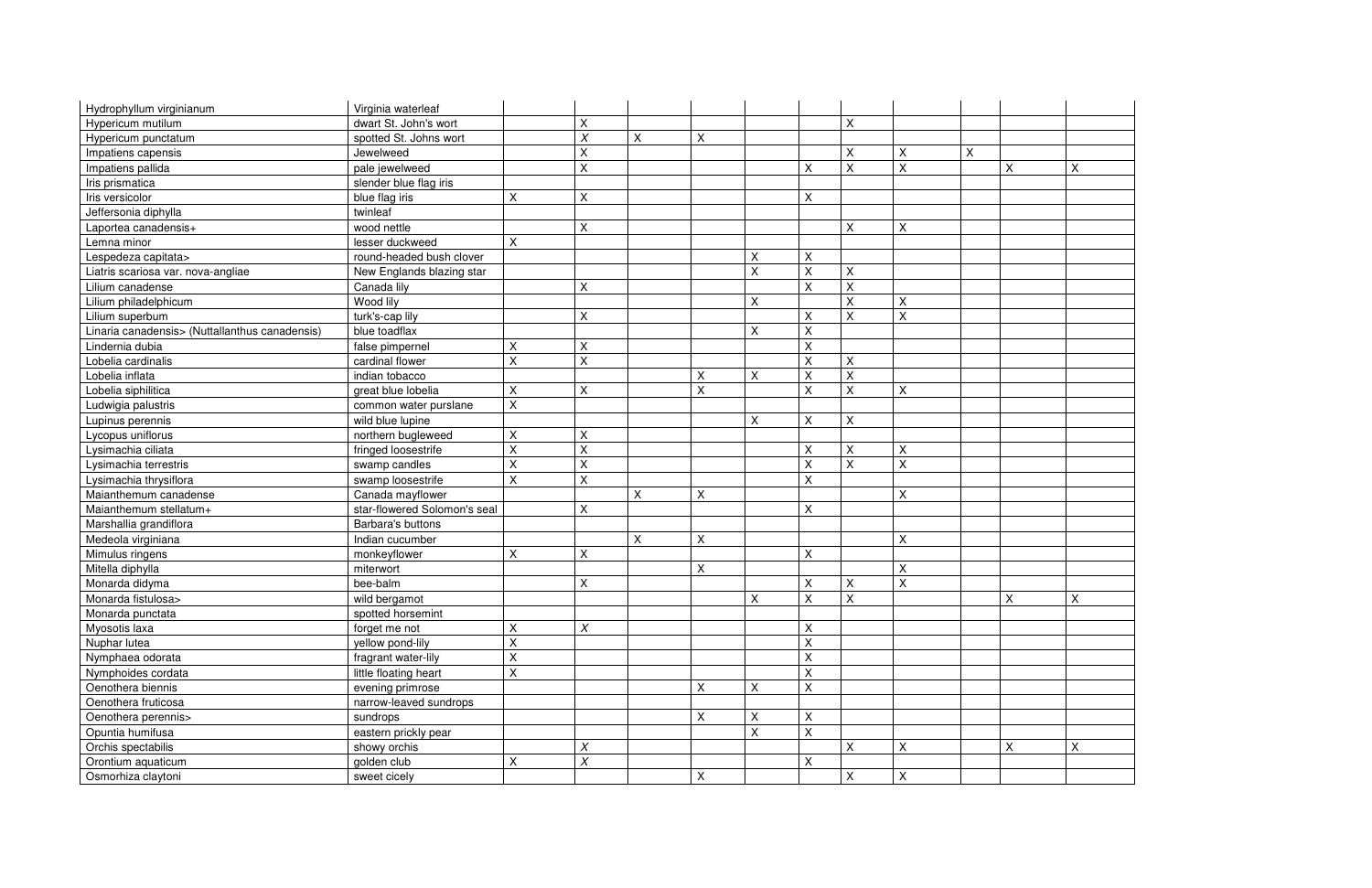| Packera aurea                          | golden ragwort           | X                  | X                  |                         |                |   | $\pmb{\times}$            | $\boldsymbol{\mathsf{X}}$ | $\mathsf X$    |                |   |              |
|----------------------------------------|--------------------------|--------------------|--------------------|-------------------------|----------------|---|---------------------------|---------------------------|----------------|----------------|---|--------------|
| Packera obovata                        | roundleaf ragwort        |                    |                    | X                       | Χ              |   |                           | X                         | X              |                | X | $\mathsf{X}$ |
| Panax quinquefolius                    | ginseng                  |                    |                    | $\overline{\mathsf{X}}$ | $\overline{X}$ |   |                           | $\sf X$                   | $\sf X$        | $\pmb{\times}$ |   |              |
| Parnassia glauca                       | grass-of-parnassus       | X                  | X                  |                         |                |   | $\boldsymbol{\mathsf{X}}$ |                           |                |                |   | Χ            |
| Parthenocissus quinquefolia            | Virginia creeper         |                    |                    |                         |                |   |                           |                           |                |                |   |              |
| Pedicularis canadensis>                | wood betony              |                    |                    |                         | X              |   | X                         | X                         | $\mathsf X$    |                |   |              |
| Peltandra virginica                    | arrow arum               | Χ                  | $\chi$             |                         |                |   | $\pmb{\times}$            |                           |                |                |   |              |
| Penstemon digitalis+                   | foxglove beardtongue     |                    | $\chi$             | $\pmb{\mathsf{X}}$      |                |   | $\mathsf X$               | $\sf X$                   |                |                |   |              |
| Penstemon hirsutus                     | hairy beardtongue        |                    |                    |                         | X              |   | $\boldsymbol{\mathsf{X}}$ | $\sf X$                   |                |                |   |              |
| Penthorum sedoides>                    | ditch stonecrop          | Χ                  |                    |                         |                |   | $\boldsymbol{\mathsf{X}}$ |                           |                |                |   |              |
| Phlox divaricata                       | wild blue phlox          |                    |                    |                         | X              |   |                           | $\pmb{\times}$            | X              |                |   |              |
| Phlox pilosa                           | prairie phlox            |                    |                    |                         |                |   |                           |                           |                |                |   |              |
| Phlox subulata                         | moss phlox               |                    |                    |                         |                |   |                           |                           |                |                |   |              |
| Phryma leptostachya                    | lopseed                  |                    | X                  |                         |                |   |                           | X                         | X              |                |   |              |
| Physostegia virginiana                 | obedient plant           |                    |                    | X                       |                |   | $\boldsymbol{\mathsf{X}}$ | X                         |                |                |   |              |
| Phytolacca americana#                  | pokeweed                 |                    | X                  |                         | X              |   | $\mathsf{X}$              | $\times$                  | X              |                |   |              |
| Platanthera blephariglottis (Habenaria |                          |                    |                    |                         |                |   |                           |                           |                |                |   |              |
| blephariglottis)                       | white fringed orchid     | X                  |                    |                         |                |   | X                         |                           |                |                |   |              |
| Podophyllum peltatum#                  | mayapple                 |                    |                    | $\pmb{\times}$          | X              |   |                           |                           | X              |                |   |              |
| Pogonia ophioglossoides                | rose pogonia             | X                  | $\pmb{\mathsf{X}}$ |                         |                |   | $\pmb{\times}$            | $\sf X$                   |                | $\pmb{\times}$ |   |              |
|                                        | Jacobs ladder, Greek     |                    |                    |                         |                |   |                           |                           |                |                |   |              |
| Polemonium reptans                     | valerian                 |                    |                    |                         |                |   |                           |                           |                |                |   |              |
| Polygala paucifolia                    | gaywings                 |                    |                    |                         | X              |   |                           | $\mathsf X$               | $\pmb{\times}$ |                |   |              |
| Polygonatum biflorum                   | solomon's seal           |                    |                    |                         |                |   |                           |                           |                |                |   |              |
| Polygonum arifolium                    | halberd leaved tearthumb | X                  |                    |                         |                |   |                           |                           |                |                |   |              |
| Polygonatum biflorum                   | smooth Solomons seal     |                    |                    |                         | X              |   |                           | X                         | X              |                |   |              |
| Polygonatum pubescens                  | hairy Solomons seal      |                    |                    |                         | $\overline{X}$ |   |                           | $\sf X$                   | $\sf X$        |                |   |              |
| Polygonum amphibium                    | water smartweed          | Χ                  |                    |                         |                |   | $\boldsymbol{\mathsf{X}}$ |                           |                |                |   |              |
| Polygonum hydropiperoides              | false water pepper       | $\sf X$            |                    |                         |                |   | $\pmb{\times}$            |                           |                |                |   |              |
| Polygonum punctatum+                   | dotted smartweed         | Χ                  | $\chi$             |                         |                |   | $\mathsf X$               |                           |                |                | X | X            |
| Polygonum sagittatum+                  | arrow leaved tearthumb   | $\pmb{\mathsf{X}}$ | $\pmb{\mathsf{X}}$ |                         |                |   | $\pmb{\times}$            |                           |                |                |   |              |
| Polygonum virginianum+                 | jumpseed                 |                    | Χ                  | X                       | X              |   | $\pmb{\times}$            | $\mathsf X$               |                |                |   |              |
| Pontederia cordata                     | pickerel weed            | $\pmb{\mathsf{X}}$ |                    |                         |                |   | $\pmb{\times}$            |                           |                |                |   |              |
| Porteranthus stipulata                 | American ipecac          |                    |                    |                         |                |   |                           |                           |                |                |   |              |
| Poerteranthus trifoliata               | bowman's root            |                    |                    |                         |                |   |                           |                           |                |                |   |              |
| Prenanthes alba+                       | white lettuce            |                    |                    |                         | X              |   |                           | X                         | X              |                |   |              |
| Prenanthes altissima+                  | tall white lettuce       |                    | Χ                  |                         |                |   |                           | $\sf X$                   | $\mathsf{X}$   |                |   |              |
| Pycnanthemum incanum                   | hoary mountain mint      |                    |                    |                         |                | Χ | X                         |                           |                |                |   |              |
| Pycnanthemum muticum                   | showy mountain mint      |                    |                    |                         |                |   |                           |                           |                |                |   |              |
|                                        | narrow-leaved mountain   |                    |                    |                         |                |   |                           |                           |                |                |   |              |
| Pycnanthemum tenuifolium               | mint                     |                    |                    |                         |                | X | X                         | X                         | X              |                |   |              |
| Pycnanthemum virginicum                | Virginian mountain mint  |                    |                    |                         |                |   |                           |                           |                |                |   |              |
| Pyrola elliptica+                      | shinleaf                 |                    |                    |                         | X              |   |                           | X                         | X              | X              |   |              |
| Ranunculus fasciculatus+               | early buttercup          |                    |                    |                         | X              | X |                           | X                         | $\mathsf{X}$   |                |   |              |
| Ranunculus hispidus+                   | swamp buttercup          |                    | $\chi$             |                         |                |   | X                         | X                         | $\mathsf X$    |                |   |              |
| Rhexia mariana                         | Maryland meadow beauty   |                    |                    |                         |                |   |                           |                           |                |                |   |              |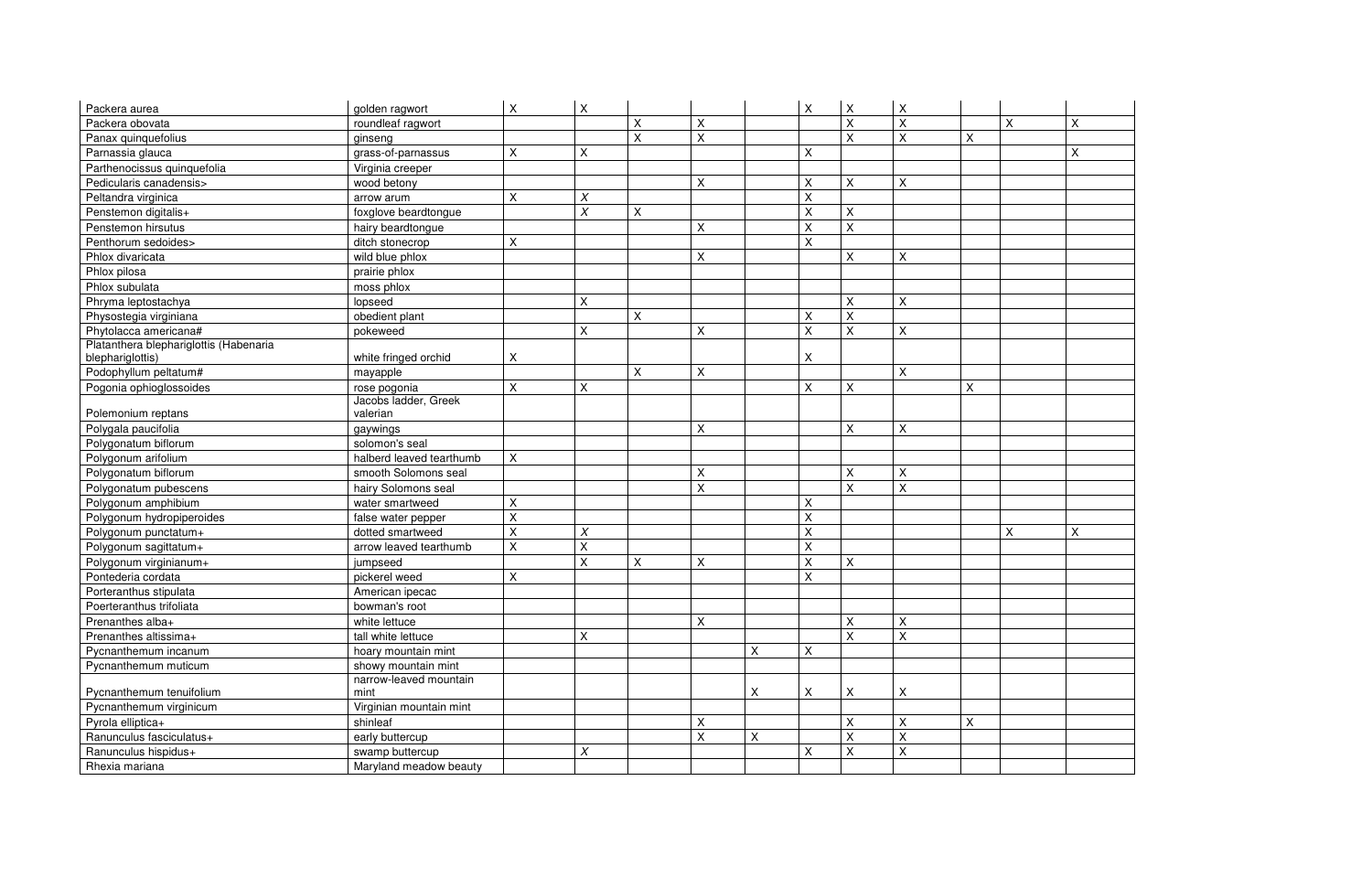| Rhexia virginica                                 | Virginia meadow beauty   |         |   |   |             |   |              |          |   |   |
|--------------------------------------------------|--------------------------|---------|---|---|-------------|---|--------------|----------|---|---|
| Rudbeckia hirta                                  | black-eyed Susan         |         |   |   |             | Χ | $\mathsf X$  |          |   |   |
| Rudbeckia laciniata                              | green-headed coneflower  |         | X | X | $\mathsf X$ | X | $\sf X$      |          |   |   |
| Sagittaria latifolia                             | common arrow head        | X       |   |   |             |   |              |          |   |   |
| Salvia lyrata                                    | lyre-leaf sage           |         |   |   |             |   |              |          |   |   |
| Sanguinaria canadensis                           | bloodroot                |         |   |   |             |   |              |          | X |   |
| Saururus cernuus                                 | lizard's tail            |         |   |   |             |   |              |          |   |   |
| Saxifraga pensylvanica                           | swamp saxifrage          |         |   |   |             |   |              |          |   |   |
| Scutellaria incana                               | hoary skullcap           |         |   |   |             |   |              |          |   |   |
| Scutellaria integrifolia                         | helmet skullcap          |         |   |   |             |   |              |          |   |   |
| Scutellaria lateriflora                          | maddog skullcap          |         | Χ |   |             |   |              |          |   |   |
| Scutellaria serrata                              | showy skullcap           |         |   |   |             |   |              |          |   |   |
| Senecio aureus                                   | heart leaved groundsel   |         | Χ |   |             |   |              |          |   |   |
| Silene stellata                                  | starry campion           |         |   |   |             |   |              |          |   |   |
| Sisyrinchium angustifolium                       | blue-eyed grass          |         |   |   |             |   |              |          |   |   |
| Sium suave                                       | water parsnip            | $\sf X$ |   |   |             |   |              |          |   |   |
| Smilacina racemosa                               | false Solomon's seal     |         |   | X |             |   |              |          | Χ |   |
| Solidago caesia>                                 | blue-stemmed goldenrod   |         |   |   |             |   | Χ            |          |   |   |
| Solidago canadensis>                             | Canada goldenrod         |         |   |   | $\mathsf X$ |   | $\sf X$      |          |   |   |
| Solidago flexicaulis>                            | zigzag goldenrod         |         |   |   |             |   | Χ            | X        |   |   |
| Solidago gigantea>                               | smooth goldenrod         |         | Χ |   |             |   | $\sf X$      |          |   |   |
| Solidago juncea                                  | early goldenrod          |         |   |   |             |   |              |          |   |   |
| Solidago nemoralis                               | dyersweed goldenrod      |         |   |   |             |   |              |          |   |   |
| Solidago odora                                   | anise-scented goldenrod  |         |   |   |             |   |              |          |   |   |
| Solidago patula>                                 | rough leaved goldenrod   | X       |   |   |             |   | X            |          |   |   |
| Solidago puberula>                               | downy goldenrod          |         |   |   |             |   | $\mathsf{X}$ |          |   |   |
| Solidago rugosa>                                 | wrinkle leaved goldenrod |         |   |   | $\mathsf X$ |   | X            | X        |   |   |
| Solidago sempervirens                            | seaside goldenrod        |         |   |   |             |   |              |          |   |   |
| Solidago speciosa                                | showy goldenrod          |         |   |   |             |   |              |          |   |   |
| Spiranthes cernua                                | nodding ladies tresses   |         |   |   |             |   |              |          |   |   |
| Stellaria alsine                                 | bog stitchwort           | X       |   |   |             |   |              |          |   |   |
| Stellaria borealis                               | northern stitchwort      |         | Χ |   |             |   |              |          |   |   |
| Symphyotrichum cordifolium                       | blue wood aster          |         |   |   | $\mathsf X$ |   |              | X        |   |   |
| Symphyotrichum ericoides                         | heath aster              |         |   |   |             |   |              |          |   |   |
| Symphyotrichum laeve                             | smooth aster             |         |   |   |             | Χ | Χ            | $\sf X$  |   |   |
| Symphyotrichum novae-angliae (Aster nova-anglia) | New England aster        |         |   | X |             |   | X            | $\times$ | X | X |
| Aster novi-belgii (Symphyotrichum novi-belgii)   | New York Aster           | X       | Χ | X |             |   | Χ            | X        | X |   |
| Symphyotrichum pilosum (Aster pilosus)>          | heath aster              |         |   |   | $\mathsf X$ | X | Χ            |          |   |   |
| Symphyotrichum puniceum (Aster puniceus)         | purple-stemmed aster     |         |   |   | $\mathsf X$ | X | X            |          |   |   |
| Symplocarpus foetidus                            | skunk cabbage            | X       |   |   |             |   |              |          |   |   |
| Tephrosia virginiana+                            | goat's rue               |         |   |   |             |   |              |          |   |   |
| Thalictrum pubescens                             | tall meadow rue          |         | X |   |             |   |              |          |   |   |
| Thalictrum thalictroides                         | rue anemone              |         |   |   |             |   |              |          |   |   |
| Tiarella cordifolia                              | running foamflower       |         |   | Χ |             |   |              |          | X |   |
| Tradescantia virginiana                          | common spiderwort        |         |   | Χ |             |   |              |          |   |   |
| Triadenum virginicum                             | marsh St. John's wort    | X       |   |   |             |   |              |          |   |   |

| X |  |
|---|--|
|   |  |
|   |  |
|   |  |
|   |  |
|   |  |
|   |  |
|   |  |
|   |  |
|   |  |
|   |  |
|   |  |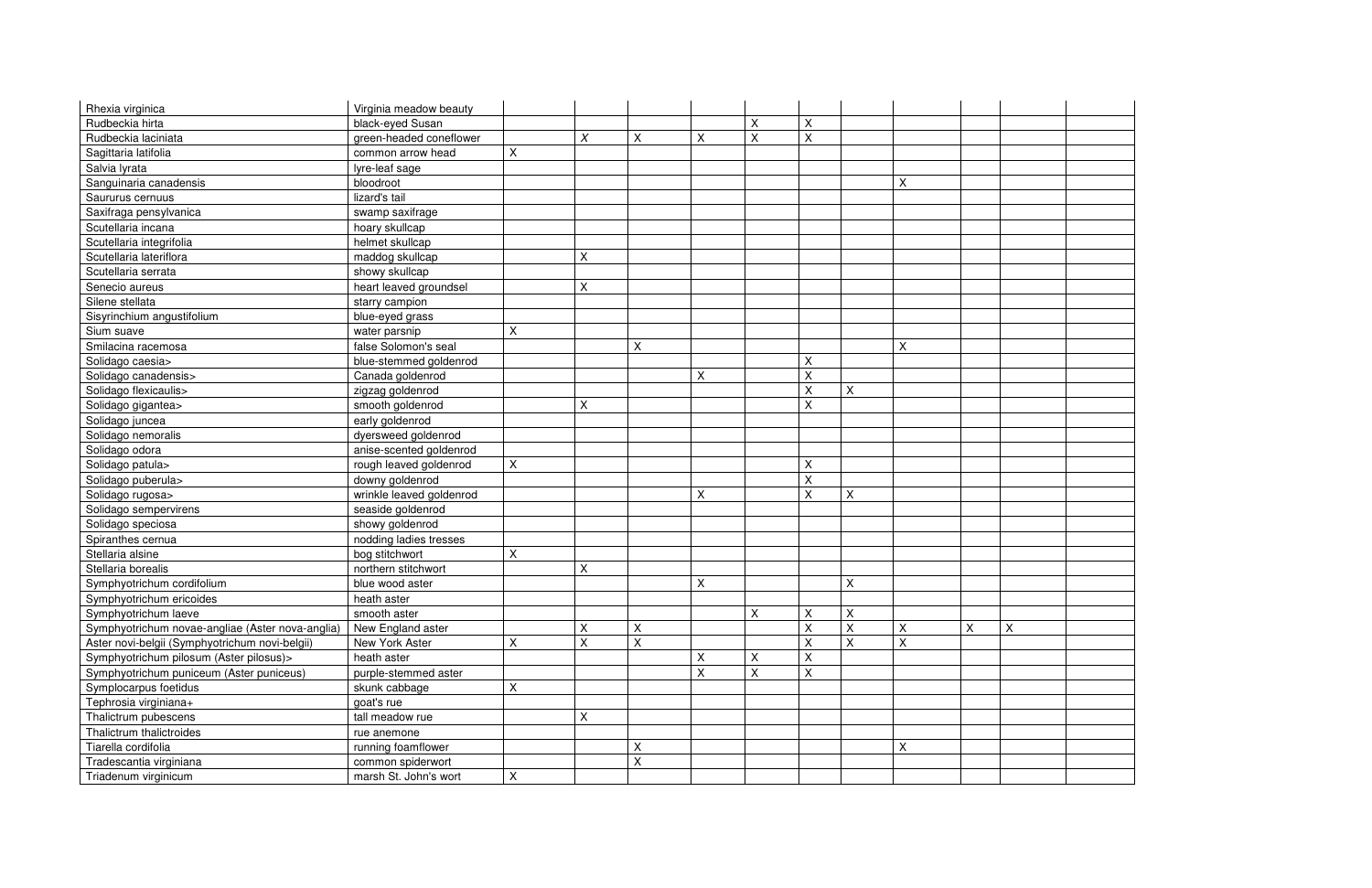| star flower       |                                                                                                                                                                                                                                                                                                                                                     |             | $\pmb{\times}$ |             |                    |   |   |                |                           |                           |
|-------------------|-----------------------------------------------------------------------------------------------------------------------------------------------------------------------------------------------------------------------------------------------------------------------------------------------------------------------------------------------------|-------------|----------------|-------------|--------------------|---|---|----------------|---------------------------|---------------------------|
| red trillium      |                                                                                                                                                                                                                                                                                                                                                     |             |                |             |                    |   |   |                |                           |                           |
|                   |                                                                                                                                                                                                                                                                                                                                                     |             |                |             |                    |   |   |                |                           |                           |
|                   |                                                                                                                                                                                                                                                                                                                                                     |             |                |             |                    |   |   |                |                           |                           |
|                   |                                                                                                                                                                                                                                                                                                                                                     |             |                |             |                    |   |   |                |                           |                           |
|                   | $\sf X$                                                                                                                                                                                                                                                                                                                                             |             |                |             |                    |   |   |                |                           |                           |
|                   |                                                                                                                                                                                                                                                                                                                                                     |             |                |             |                    |   |   |                |                           |                           |
|                   |                                                                                                                                                                                                                                                                                                                                                     |             |                |             |                    |   |   |                |                           |                           |
|                   |                                                                                                                                                                                                                                                                                                                                                     |             |                |             |                    |   |   |                |                           |                           |
|                   |                                                                                                                                                                                                                                                                                                                                                     |             |                |             |                    |   |   |                |                           |                           |
| blue vervain      |                                                                                                                                                                                                                                                                                                                                                     | X           |                |             |                    |   |   |                |                           |                           |
|                   |                                                                                                                                                                                                                                                                                                                                                     |             |                |             |                    |   |   |                |                           |                           |
|                   |                                                                                                                                                                                                                                                                                                                                                     | $\mathsf X$ |                |             |                    |   |   |                |                           |                           |
|                   | $\mathsf X$                                                                                                                                                                                                                                                                                                                                         |             |                |             |                    |   |   |                |                           |                           |
|                   |                                                                                                                                                                                                                                                                                                                                                     |             |                |             |                    |   |   |                |                           |                           |
| Canada violet     |                                                                                                                                                                                                                                                                                                                                                     |             |                |             |                    |   |   |                |                           |                           |
|                   |                                                                                                                                                                                                                                                                                                                                                     |             |                |             |                    |   |   |                |                           |                           |
|                   |                                                                                                                                                                                                                                                                                                                                                     |             |                |             |                    |   |   |                |                           |                           |
|                   |                                                                                                                                                                                                                                                                                                                                                     |             |                |             |                    |   |   |                |                           |                           |
| common violet     |                                                                                                                                                                                                                                                                                                                                                     |             |                |             |                    |   |   |                |                           |                           |
|                   |                                                                                                                                                                                                                                                                                                                                                     |             |                |             |                    |   |   |                |                           |                           |
|                   |                                                                                                                                                                                                                                                                                                                                                     |             |                |             |                    |   |   |                |                           |                           |
|                   |                                                                                                                                                                                                                                                                                                                                                     |             |                |             |                    |   |   |                |                           |                           |
|                   |                                                                                                                                                                                                                                                                                                                                                     |             |                |             |                    |   |   |                |                           |                           |
|                   |                                                                                                                                                                                                                                                                                                                                                     |             |                |             |                    |   |   |                |                           |                           |
|                   |                                                                                                                                                                                                                                                                                                                                                     |             |                |             |                    |   |   |                |                           |                           |
|                   |                                                                                                                                                                                                                                                                                                                                                     |             |                |             |                    |   |   |                |                           |                           |
|                   |                                                                                                                                                                                                                                                                                                                                                     |             |                |             |                    |   |   |                |                           |                           |
|                   |                                                                                                                                                                                                                                                                                                                                                     |             |                |             |                    |   |   |                |                           |                           |
|                   |                                                                                                                                                                                                                                                                                                                                                     |             |                |             |                    |   |   |                |                           |                           |
|                   |                                                                                                                                                                                                                                                                                                                                                     |             |                |             |                    |   |   |                |                           |                           |
|                   |                                                                                                                                                                                                                                                                                                                                                     |             |                |             |                    |   |   |                |                           |                           |
|                   |                                                                                                                                                                                                                                                                                                                                                     |             |                |             |                    |   |   |                |                           |                           |
|                   |                                                                                                                                                                                                                                                                                                                                                     |             |                |             |                    |   |   |                |                           |                           |
|                   |                                                                                                                                                                                                                                                                                                                                                     |             |                |             |                    |   |   |                |                           |                           |
| maidenhair fern   |                                                                                                                                                                                                                                                                                                                                                     |             |                |             |                    |   |   |                |                           |                           |
| ebony spleenwort  |                                                                                                                                                                                                                                                                                                                                                     |             |                |             |                    |   |   |                |                           |                           |
| lady fern         |                                                                                                                                                                                                                                                                                                                                                     | X           |                |             |                    |   | X |                | X                         | $\boldsymbol{\mathsf{X}}$ |
| hay scented fern  |                                                                                                                                                                                                                                                                                                                                                     |             |                | $\mathsf X$ |                    |   |   |                | $\pmb{\times}$            |                           |
| Clinton's fern    |                                                                                                                                                                                                                                                                                                                                                     |             |                |             |                    |   |   |                |                           |                           |
| crested woodfern  |                                                                                                                                                                                                                                                                                                                                                     | X           |                |             |                    |   |   | $\pmb{\times}$ | $\boldsymbol{\mathsf{X}}$ |                           |
| toothed woodfern  |                                                                                                                                                                                                                                                                                                                                                     | $\mathsf X$ |                |             |                    |   |   |                | $\sf X$                   |                           |
| Goldie's fern     |                                                                                                                                                                                                                                                                                                                                                     |             |                |             |                    |   |   |                |                           |                           |
| marginal woodfern |                                                                                                                                                                                                                                                                                                                                                     |             | $\pmb{\times}$ |             |                    |   |   | $\pmb{\times}$ | X                         | $\mathsf X$               |
|                   |                                                                                                                                                                                                                                                                                                                                                     |             |                |             |                    |   |   |                |                           |                           |
| ostrich fern      |                                                                                                                                                                                                                                                                                                                                                     |             |                |             |                    |   |   |                |                           |                           |
|                   | nodding trillium<br>great white trillium<br>common cattail<br>narrow-leaved cattail<br>great merrybells<br>bellwort<br>wild oats<br>eelgrass<br>white vervain<br>New York ironweed<br>narrow-leaved speedwell<br>Culver's root<br>swamp violet<br>sweet white violet<br>alpine violet<br>cream violet<br>heart-leaf Alexanders<br>golden Alexanders | X           |                |             | $\pmb{\mathsf{X}}$ | X | X | X              |                           |                           |

| $\overline{\mathsf{x}}$ |  |
|-------------------------|--|
|                         |  |
|                         |  |
|                         |  |
|                         |  |
|                         |  |
| $\overline{\mathsf{X}}$ |  |
|                         |  |
| $\overline{X}$          |  |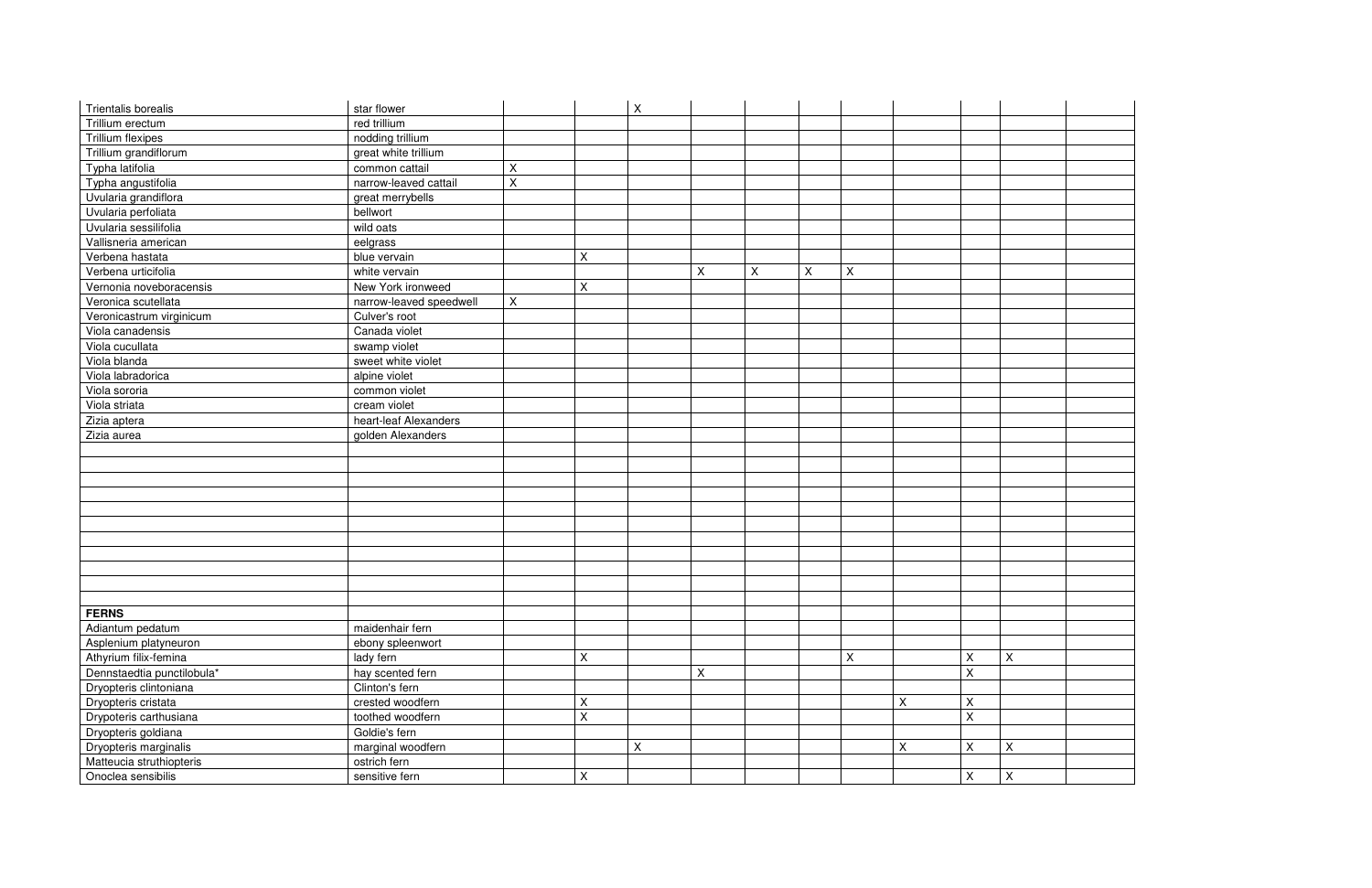| Osmunda cinnamomea                   | cinnamon fern         | X  |   |                    |   |   |                           | $\pmb{\times}$            |              | $\mathsf X$    |                |
|--------------------------------------|-----------------------|----|---|--------------------|---|---|---------------------------|---------------------------|--------------|----------------|----------------|
| Osmunda claytonia                    | interrupted fern      |    | Χ | $\pmb{\times}$     | Χ |   |                           |                           |              | $\mathsf X$    | $\pmb{\times}$ |
| Osmunda regalis                      | royal fern            | X  |   |                    |   |   |                           |                           |              | $\sf X$        | $\mathsf X$    |
| Polypodium virginianum               | common polypody       |    |   |                    |   |   |                           |                           |              |                |                |
| Polystichum acrostichoides           | Christmas fern        |    |   |                    | X |   |                           |                           |              | $\sf X$        | X              |
| Polystichum braunii                  | Braun's holly fern    |    |   |                    |   |   |                           |                           |              |                |                |
| Polypodium virginianum               | rock polypody         |    |   |                    |   |   |                           |                           |              |                |                |
| Thelypteris noveboracensis           | New York fern         |    |   | $\mathsf{\chi}$    |   |   |                           | $\mathsf X$               |              | $\pmb{\times}$ |                |
| Thelypteris palustris                | marsh fern            |    | Χ |                    |   |   |                           |                           |              |                |                |
| Woodsia obtusa                       | bluntlobe cliff fern  |    |   |                    |   |   |                           |                           |              |                |                |
| Woodwardia virginica                 | Virginia chain fern   | Χ  |   |                    |   |   |                           |                           |              |                |                |
|                                      |                       |    |   |                    |   |   |                           |                           |              |                |                |
| <b>GRASSES AND GRASS-LIKE PLANTS</b> |                       |    |   |                    |   |   |                           |                           |              |                |                |
| Andropogon gerardii                  | big bluestem          |    | X | $\pmb{\mathsf{X}}$ | X | Χ | $\mathsf X$               | X                         |              |                |                |
| Andropogon virginicus                | broomsedge            |    |   |                    | X |   | $\pmb{\times}$            |                           |              |                |                |
| Bouteloua curtipendula               | sideoats grama        |    |   |                    |   | X | $\mathsf X$               |                           |              |                |                |
| Bromus purgans                       | hairy wood chess      |    |   |                    |   |   |                           |                           |              |                |                |
| Calamagrostis canadensis             | bluejoint             |    | X |                    |   |   | $\pmb{\times}$            |                           |              |                |                |
| Carex baileyi                        | Bailey's sedge        | Χ  |   |                    |   |   |                           |                           |              |                |                |
| Carex comosa                         | bearded sedge         | Χ  |   |                    |   |   | X                         | X                         |              |                |                |
| Carex crinita                        | crinkled sedge        | X  |   |                    |   |   |                           |                           |              |                |                |
| Carex flaccosperma                   | blue wood sedge       |    |   |                    |   |   |                           |                           |              |                |                |
| Carex grayi                          | Gray's sedge          |    |   |                    |   |   | X                         | $\mathsf X$               |              |                |                |
| Carex intumescens                    | bladder sedge         |    | X |                    |   |   | $\mathsf X$               | $\pmb{\times}$            | X            |                |                |
| Carex lupulina                       | hop sedge             |    | X |                    |   |   | X                         | $\pmb{\times}$            |              |                |                |
| Carex lurida                         | lurid sedge           | Χ  |   |                    |   |   | $\mathsf X$               | X                         |              |                |                |
| Carex pensylvanica                   | Pennsylvania sedge    |    |   | X                  | X |   | X                         | X                         | $\mathsf X$  | $\pmb{\times}$ |                |
| Carex plantaginea                    | plantain-leaved sedge |    |   |                    |   |   |                           |                           |              |                |                |
| Carex platyphylla                    | broad-leaved sedge    |    |   |                    |   |   |                           |                           |              |                |                |
| Carex scoparia                       | broom sedge           |    |   |                    |   |   |                           |                           |              |                |                |
| Carex stipata                        | awl-fruited sedge     |    |   |                    |   |   |                           |                           |              |                |                |
| Carex stricta                        | tussock sedge         | Χ  |   |                    |   |   | $\pmb{\times}$            | $\mathsf X$               |              |                |                |
| Carex vulpinoidea                    | fox sedge             | X  |   |                    |   |   | $\mathsf X$               | X                         |              |                |                |
| Cinna arundinacea                    | common woodreed       |    | X |                    |   |   | $\mathsf{x}$              | $\boldsymbol{\mathsf{x}}$ | $\mathbf{x}$ |                |                |
| Cyperus strigosus                    | umbrella sedge        |    |   |                    |   |   |                           |                           |              |                |                |
| Deschampia cespitosa                 | tufted hairgrass      | Χ  |   |                    |   |   |                           |                           |              |                |                |
| Dulichium arundinaceum               | three way sedge       | X  |   |                    |   |   |                           |                           |              |                |                |
| Eleocharis acicularis                | needle spikerush      |    |   |                    |   |   |                           |                           |              |                |                |
| Eleocharis obtusa                    | blunt spike rush      | X. |   |                    |   |   | X                         |                           |              |                |                |
| Elymus canadensis                    | Canada wild rye       |    |   |                    |   |   | $\sf X$                   | X                         |              |                |                |
| Elymus hystrix                       | bottlebrush grass     |    |   |                    | X |   | X                         | $\sf X$                   | $\mathsf{X}$ |                |                |
| Elymus riparius                      | riverbank wild rye    |    |   |                    |   |   | $\pmb{\times}$            | X                         | $\mathsf X$  |                |                |
| Elymus virginicus                    | Virginia wild rye     |    | X |                    |   |   | $\boldsymbol{\mathsf{X}}$ | X                         | $\mathsf X$  |                |                |
| Eragrostis spectabilis               | purple lovegrass      |    |   |                    |   |   |                           |                           |              |                |                |
| Equisetum arvense                    | Common horsetail      |    |   | X                  |   |   |                           |                           |              |                |                |
| Equisetum hyemale                    | horsetail rush        |    |   | $\mathsf{X}$       |   |   |                           |                           | $\mathsf X$  |                |                |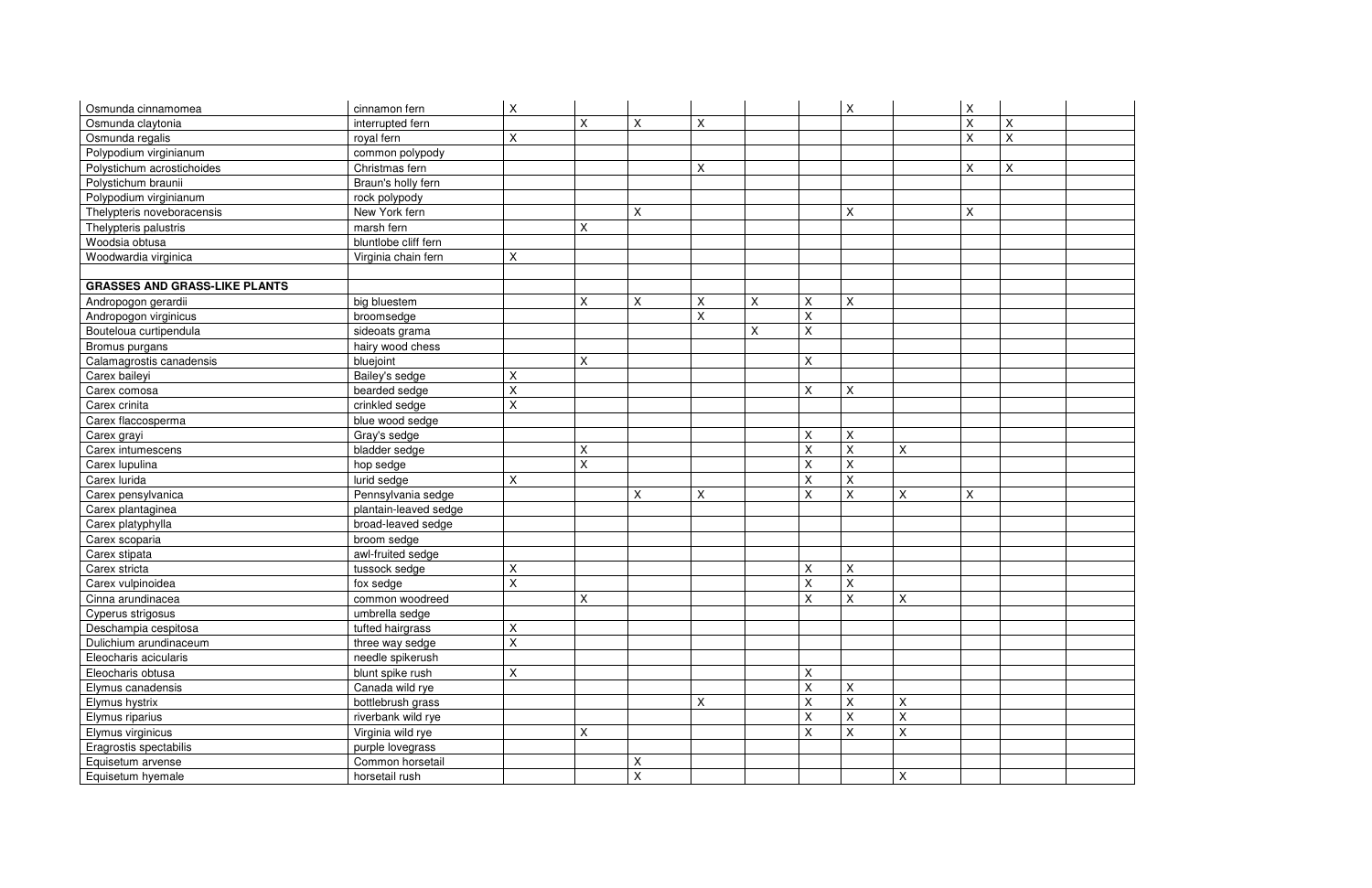| Glyceria canadensis                 | Canada mannagrass        |                    |                           |                |                           |   |                    |                |                    |   |              |
|-------------------------------------|--------------------------|--------------------|---------------------------|----------------|---------------------------|---|--------------------|----------------|--------------------|---|--------------|
| Glyceria septentrionalis            | Eastern mannagrass       | Χ                  |                           |                |                           |   |                    |                |                    |   |              |
| Glyceria striata                    | Fowl mannagrass          |                    | $\chi$                    |                |                           |   | $\pmb{\mathsf{X}}$ | X              | Χ                  |   |              |
| Juncus canadensis                   | Canada rush              | Χ                  |                           |                |                           |   | $\sf X$            | $\mathsf{X}$   |                    |   |              |
| Juncus effusus                      | soft rush                | $\sf X$            | X                         |                |                           |   | $\sf X$            | $\sf X$        |                    |   |              |
| Juncus tenuis                       | path rush                |                    |                           |                |                           |   |                    |                |                    |   |              |
| Leersia oryzoides                   | rice cutgrass            | $\sf X$            | $\boldsymbol{X}$          |                |                           |   | $\mathsf X$        |                |                    |   |              |
| Leersia virginica                   | white grass              |                    | $\mathsf{X}$              |                |                           |   |                    |                |                    |   |              |
| Luzula acuminata                    | hairy woodrush           |                    |                           |                |                           |   |                    |                |                    |   |              |
| Luzula multiflora                   | common woodrush          |                    |                           |                |                           |   |                    |                |                    |   |              |
| Muhlenbergia capillaris             | hairy-awn muhly          |                    |                           |                |                           |   |                    |                |                    |   |              |
| Panicum clandestinum                | deer tongue grass        |                    | X                         |                |                           |   | $\pmb{\mathsf{X}}$ | $\mathsf X$    |                    |   |              |
| Panicum rigidulum                   | redtop panicgrass        |                    |                           |                |                           |   |                    |                |                    |   |              |
| Panicum virgatum                    | switchgrass              |                    |                           |                | $\times$                  |   | X                  |                |                    |   |              |
| Phalaris arundinacea                | reed canary grass        |                    | X                         |                |                           |   | $\pmb{\mathsf{X}}$ |                |                    |   |              |
| Phragmites australis                | common reed grass        |                    | $\mathsf X$               |                |                           |   |                    |                |                    |   |              |
| Schizachyrium scoparium             | little bluestem          |                    |                           |                | X                         |   | $\sf X$            | $\mathsf{X}$   |                    |   |              |
| Scirpus atrovirens                  | green bulrush            | Χ                  |                           |                |                           |   | $\pmb{\mathsf{X}}$ |                |                    |   |              |
| Scirpus cyperinus                   | wool grass               |                    | $\boldsymbol{\mathsf{X}}$ |                |                           |   |                    |                |                    |   |              |
| Scirpus pungens                     | common threesquare       | X                  |                           |                |                           |   |                    |                |                    | X | $\mathsf{X}$ |
| Scirpus validus                     | softstem bulrush         | $\mathsf{X}$       |                           |                |                           |   | $\pmb{\mathsf{X}}$ |                |                    |   |              |
| Sorghastrum nutans                  | indiangrass              |                    |                           |                | X                         |   | $\sf X$            |                |                    |   |              |
| Sporobolus clandestinus             | rough dropseed           |                    |                           |                |                           |   |                    |                |                    |   |              |
| Sporobolus heterolepsis             | prairie dropseed         |                    |                           |                |                           |   |                    |                |                    |   |              |
| Sparganium androcladum              | branching burr reed      | $\pmb{\mathsf{X}}$ |                           |                |                           |   |                    |                |                    |   |              |
| Sparganium americanum               | burreed                  |                    |                           |                |                           |   |                    |                |                    |   |              |
| Spartina alterniflora               | smooth cordgrass         |                    |                           |                |                           |   |                    |                |                    |   |              |
| Spartina pectinata                  | freshwater cordgrass     |                    |                           |                |                           |   |                    |                |                    |   |              |
| Tripsacum dactyloides               | northern gamagrass       |                    |                           |                |                           |   |                    |                |                    |   |              |
|                                     |                          |                    |                           |                |                           |   |                    |                |                    |   |              |
| <b>VINES/CREEPING GROUND COVERS</b> |                          |                    |                           |                |                           |   |                    |                |                    |   |              |
| Adlumia fungosa                     | climbing fumitory        |                    |                           |                |                           |   |                    |                |                    |   |              |
| Amphicarpaea bracteata              | hog peanut               |                    |                           | X              |                           |   |                    | X              | X                  |   |              |
| Apios americana                     | common groundnut         |                    | $\mathsf{x}$              |                |                           |   |                    |                |                    |   |              |
| Aristolochia durior                 | dutchman's pipe          |                    |                           |                |                           |   |                    |                |                    |   |              |
| Clematis virginiana                 | virgin's bower           |                    |                           |                | $\pmb{\times}$            |   | X                  | X              | X                  |   |              |
| Fragaria vesca                      | wood strawberry          |                    |                           | $\pmb{\times}$ |                           |   |                    |                |                    |   |              |
| Fragaria virginiana                 | wild strawberry          |                    |                           |                | $\pmb{\times}$            |   | X                  | X              |                    |   |              |
| Humulus lupulus                     | hops                     |                    |                           | X              |                           |   |                    |                |                    |   |              |
| Lonicera dioica                     | limber honeysuckle       |                    |                           |                |                           |   |                    |                |                    |   |              |
| Lonicera sempervirens               | trumpet honeysuckle      |                    |                           |                |                           | X | $\mathsf X$        | $\sf X$        | $\mathsf X$        |   | X            |
| Mikania scandens                    | climbing hempweed        |                    | $\pmb{\times}$            | $\pmb{\times}$ | $\pmb{\times}$            |   | $\mathsf X$        | $\mathsf{X}$   | $\pmb{\mathsf{X}}$ |   |              |
| Parthenocissus quinquefolia         | Virginia creeper         |                    |                           |                | $\boldsymbol{\mathsf{X}}$ |   | $\mathsf X$        | $\pmb{\times}$ | $\mathsf X$        |   |              |
| Polygonum scandens                  | climbing false buckwheat |                    |                           | $\mathsf{X}$   |                           |   |                    |                |                    |   |              |
| Potentilla simplex                  | common cinquefoil        |                    |                           |                | $\pmb{\times}$            |   |                    |                |                    |   |              |
| Toxicodendron radicans              | poison ivy               |                    |                           | $\mathsf{X}$   |                           |   |                    |                |                    |   |              |
|                                     |                          |                    |                           |                |                           |   |                    |                |                    |   |              |

| $\overline{\mathsf{X}}$ | $\overline{X}$ |
|-------------------------|----------------|
|                         |                |
|                         |                |
|                         |                |
|                         |                |
|                         |                |
|                         |                |
|                         |                |
|                         |                |
|                         |                |
|                         |                |
|                         |                |
|                         |                |
|                         |                |
|                         |                |
|                         |                |
|                         |                |
|                         |                |
|                         |                |
|                         |                |
|                         |                |
|                         |                |
|                         |                |
|                         |                |
|                         |                |
| $\overline{\mathsf{x}}$ |                |
|                         |                |
|                         |                |
|                         |                |
|                         |                |
|                         |                |